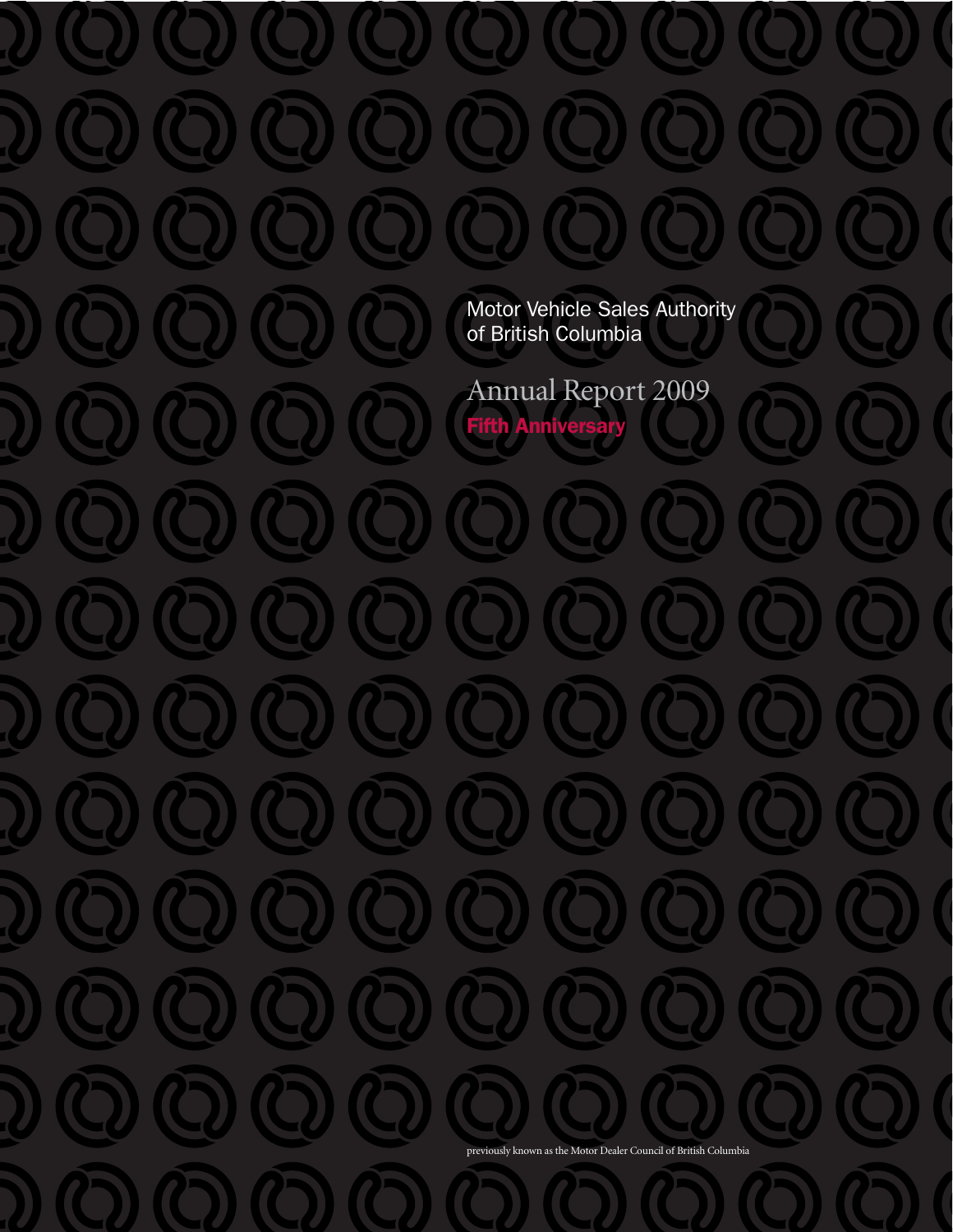## A fifth anniversary inspires reflection. . . .

The history of any organization - even a young one like the VSA - is far more than a record of events, achievements and challenges. It is the story of people working collectively toward a goal, an overarching philosophy and the evolution of a culture. Ken Smith, President and Registrar.

### **Vision**

A respected motor dealer industry serving an informed and confident public.

### **Mission**

To promote excellence and foster public confidence by raising industry standards, providing education, consumer awareness, ensuring compliance and leading innovation.

### Values

**Integrity** – fulfilling our responsibilities in a truthful, professional and ethical manner while demonstrating impartiality, openness and transparency in all of our actions

**Effective Communications** – reinforcing the organization's Vision, Mission and Key Results using effective communication tools and technology

**Fiscal Responsibility** – managing resources effectively and efficiently

**Lifelong Learning** – maximizing the use of new ideas and technology and encouraging growth and development in individuals, teams and in organizations

**Service** – prompt, efficient, professional, effective and courteous service to both licensees and consumers

**Teamwork** – effectively working as a team with our industry partners and other stakeholders to achieve agreed upon goals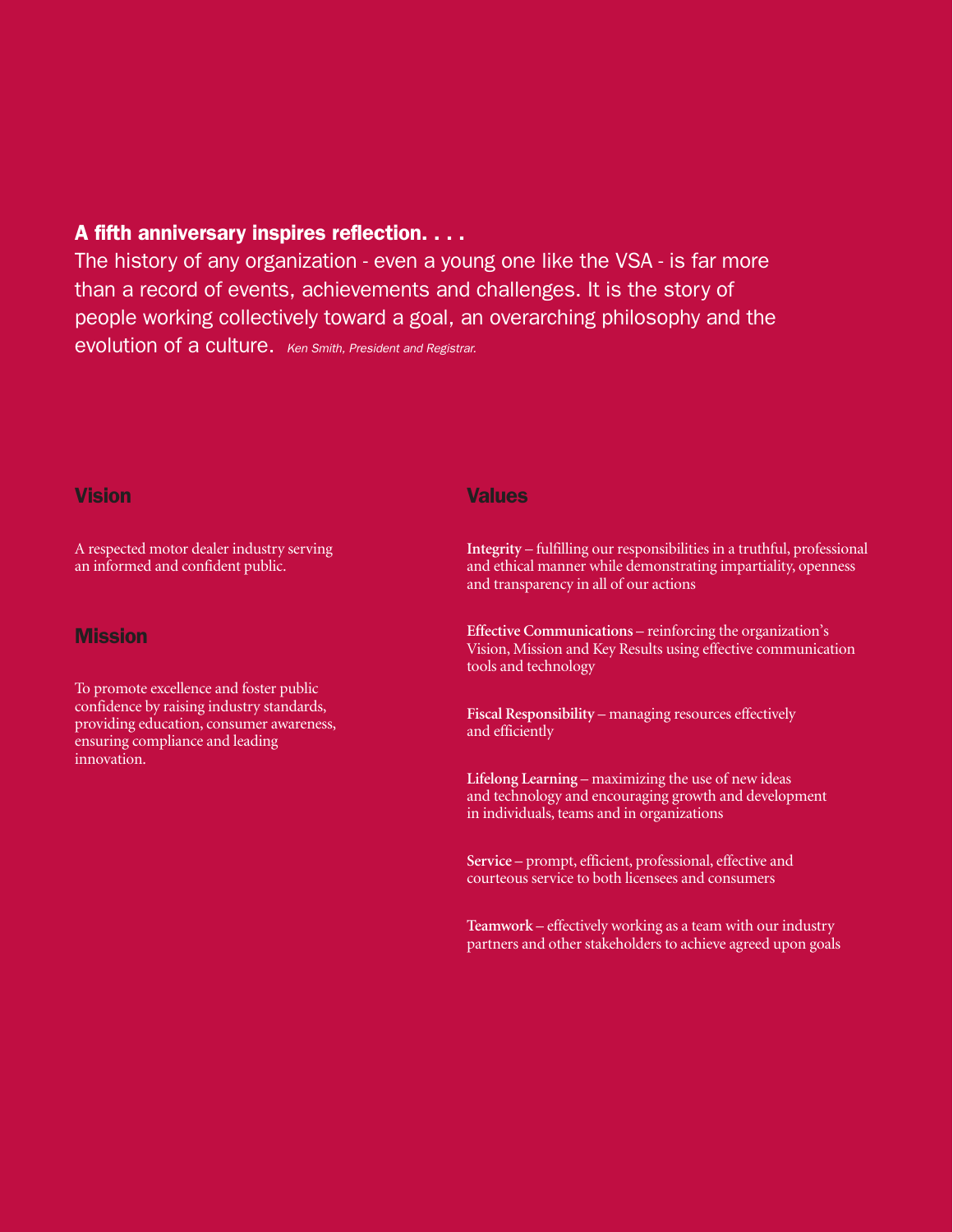# Key Results | Objectives

Key Results are clear high-level descriptions of the outcomes that the VSA is working to achieve. They are the noticeable and measurable achievements expected from the organization over the next five to ten years. They clarify direction, address major issues and help to focus priorities. There are six Key Results:

- British Columbia's consumers have greatly improved confidence in the motor vehicle sales industry.
- VSA is a valued partner in developing the industry.
- Our activities continue to foster a high level of integrity with both consumers and industry.
- We develop world class learning programs and products.
- We are financially responsible and innovative.
- We are one of Canada's most respected independent regulatory agencies.

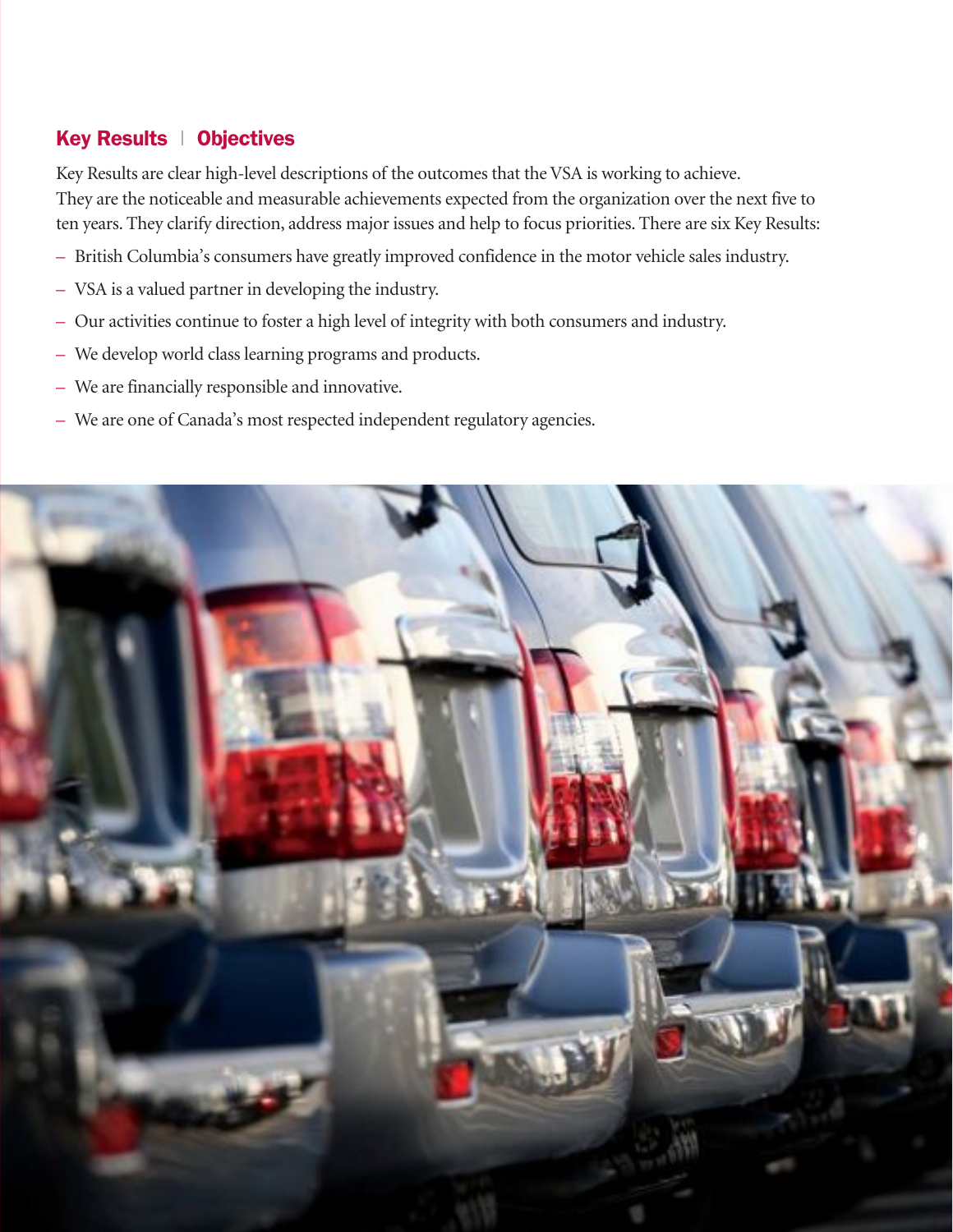#### Hon. Kash Heed

Minister of Public Safety and Solicitor General Victoria, BC

#### Dear Minister:

On behalf of the Board of Directors, the Registrar, the management and staff of the Motor Vehicle Sales Authority of British Columbia, it is a privilege for me to present the annual report for the year ending March 31, 2009.

In 2004, responding to appeals from industry and the public, government created this independent Authority to regulate, educate, and enforce motor dealer industry standards and to serve consumer interests. Our Board of Directors, consisting of individuals from both inside and outside the industry, is a reflection of this objective.

The VSA - originally established as the Motor Dealer Council of B.C. - achieved its fifth anniversary on April 1, 2009. An extraordinary amount has been achieved in the establishment of industry standards, licensing, salesperson education, enforcement and consumer services.

Sincerely yours,

William

Robert J. Stewart Chair, Motor Vehicle Sales Authority of British Columbia

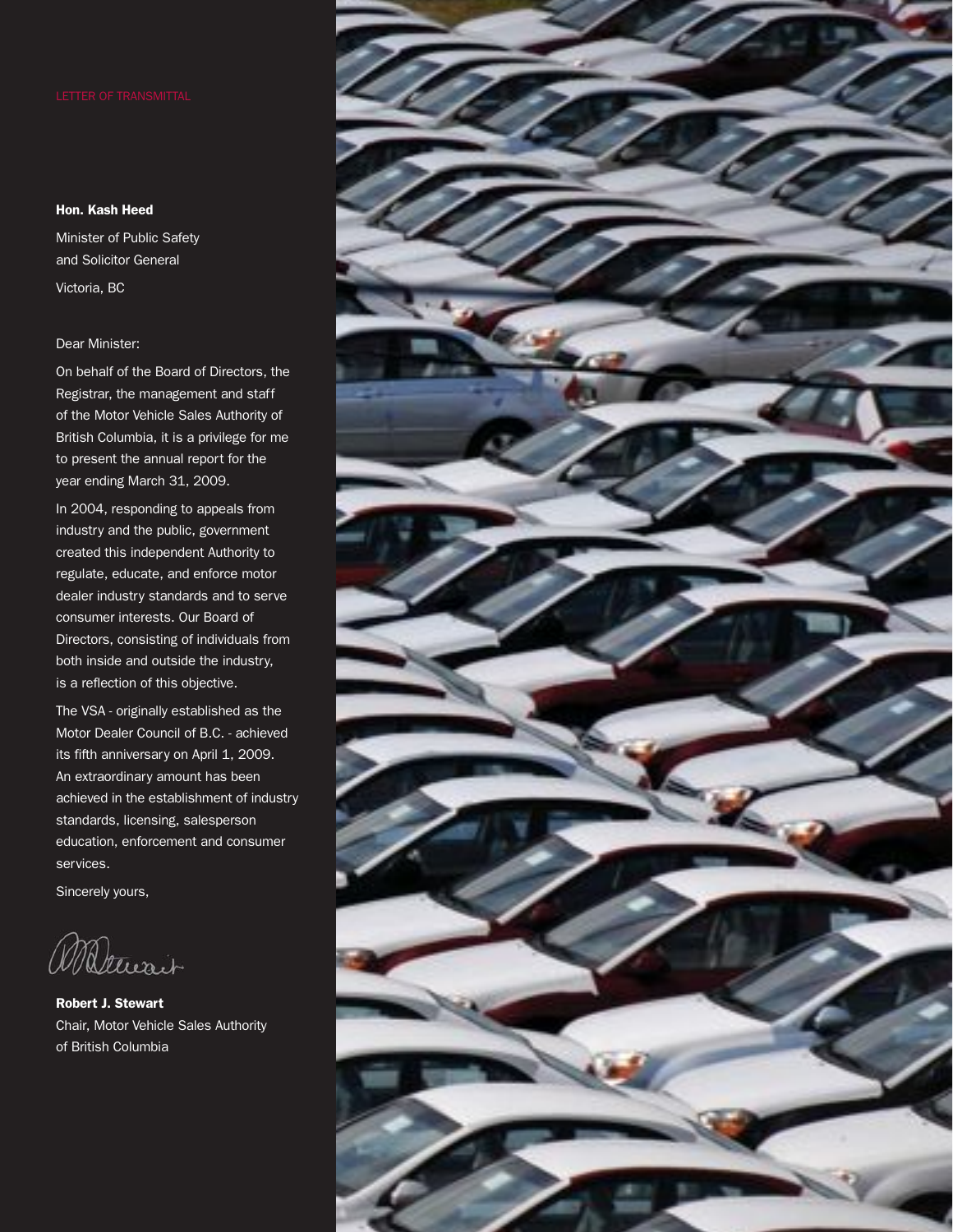### A milepost in a marathon assignment

The fifth anniversary of the Motor Vehicle Sales Authority of British Columbia on April 1, 2009 went by as a routine day amid the challenge some of us accepted five years before this Authority was born.



In this space last year, I outlined how progressive motor dealers approached me and others, expressing their conviction that an independent agency could do a better job of regulation, professional development, enforcement and consumer education than had traditionally been done by government. I accepted an invitation to lead a voluntary effort that convinced hundreds of dealers to pledge themselves to ethical parameters and standards of practice; develop a basic certification course that was completed by 4,000 salespeople; and laid the foundation for everything that followed.

Great strides were made but it became apparent that the voluntary nature of the effort primarily attracted the most conscientious and professional people within the industry, and not those who could benefit most from the programs. The industry's least compliant dealers did not become involved. It became evident that an independent Authority created by legislation was required. Experience in Ontario with a regulator arms-length from government became the model upon which this Authority was built, initially named the Motor Dealer Council of B.C. (MDC).

#### ● ● ● ● ●

● ● ● ● ●

Once again, I am proud to introduce this annual record of achievement. The content demonstrates progress in organizational issues and infrastructure, educational programs, services to consumers, compliance and communications. Absorbed without serious impact on the bottom-line during the course of the year were two major events. The first was the move to a newer, and more suitable office location, and the second, two serious industry business failures that victimized consumers. These failures not only required a tremendous investment of VSA investigative and legal resources, but also generated unprecedented claims to the independent Motor Dealer Customer Compensation Fund.

On behalf of the Board of Directors, I must pay tribute to the Registrar/President, Ken Smith, the management team and staff, who continue to make a positive impact upon an industry that generates \$15 billion dollars annually. It is also a credit to an outstanding Board, which consists of people representing the motor vehicle sales industry and also five individuals of a diverse professional background, such as myself, who, like me, represent the public interest. It has been a privilege to serve with these dedicated people. Some have completed their terms after making significant contributions and moved on to other pursuits. We have five new Directors this year and every indication I have is that the big shoes will be well-filled, with the added advantage of a fresh point of view.

Before concluding this introduction, I want to outline two areas of disappointment, the first with industry and the second with government.

When we began the voluntary organization 10 years ago, the enthusiasm of dealers was infectious. Hundreds came aboard, determined to solve the problems that had given their industry such a black eye, to reform the people who could be improved and to drive the bad apples out of the business. When the VSA was created by legislation, to commence operations April 1, 2004, we appointed a Registrar/President and helped him build a team to put "an industry vision" into effect. Unfortunately, too often, the VSA has to invest time and resources selling the vision to industry rather than just doing its job. Despite the many dealers who are just as dedicated as ever to the cause, and who work every day in pursuit of the goal, far too many operate with a mentality of "let others do it" and, even worse, complain bitterly if VSA compliance activity finds fault with anything at their dealership. I find it disturbing that the vast majority of industry members say they support efforts to encourage best practices, salesperson education and compliance activity - in principle - but then oppose paying proper fees, ignore evolving laws and standards, or fail to have their salespeople complete required courses in a timely fashion.

The disappointment with government dates back to perhaps the most important initiative launched during this Authority's earliest days, the first comprehensive review of both motor dealer and consumer legislation in over a quarter century. A blue ribbon panel of industry and consumer stakeholders, led by my colleague Gary Cowell, did an extraordinary job. The VSA cannot fulfil its mandate without modernizing legislation. A legislature-ready package of proposed amendments was presented in Victoria during 2007. The past two Solicitors-General of B.C. gave me their personal assurance that they would see this enacted, but they were unable to find a slot in the Legislature calendar.

This, I hope, will become a priority for the new Solicitor-General, the minister to whom the VSA reports, and that we will have an opportunity to work together to complete this unfinished business on behalf of consumers and the province's largest and most vibrant retail sector.

Robert J. Stewart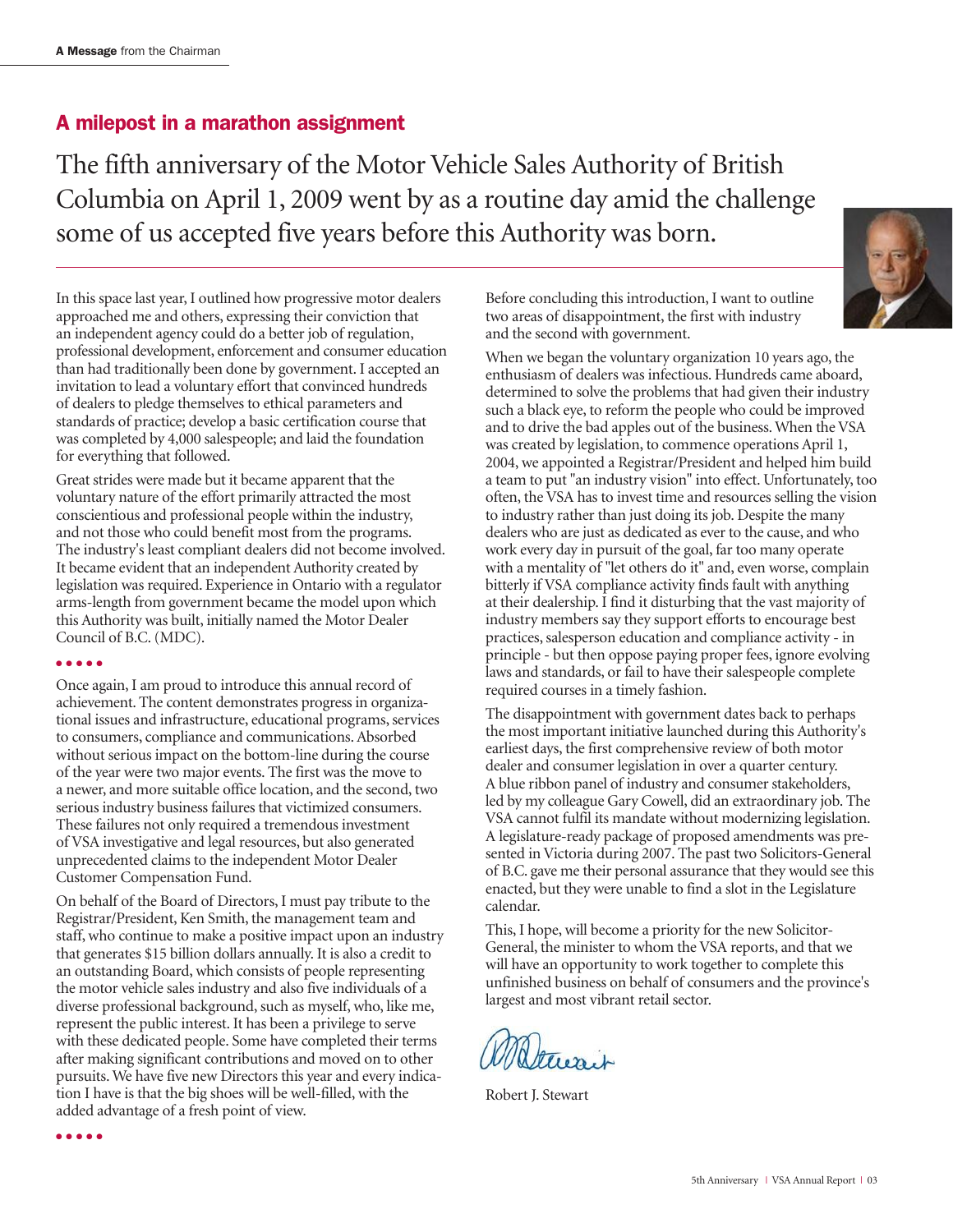When the global auto industry recovers from the various crises of recent history, including the troubled North American manufacturing sector and they will - I suspect the most resounding word to describe this era will be "resilience".

**It has been an amazing chapter of history, for both dealers and consumers.**



- In late 2007, the Canadian dollar soared in value, suddenly worth more than the United States dollar. Thousands of imported vehicles, new and used, began to flood our market. Many consumers learned that they could save a considerable amount of money importing vehicles from the U.S., as long as the vehicles met Canadian standards. Dealers adjusted by becoming major importers themselves, passing on the savings to their customers.
- In early 2008, the price of a litre of gasoline rose dramatically toward \$1.50 and some experts were predicting \$2. RVs, SUVs, trucks and other gas-guzzlers, once dominant in the market, became pariahs on dealers' lots, as customers went shopping for vehicles that conserved energy. Many dealers found that they had the wrong inventory.
- During late 2008 and 2009, the world financial crisis devastated the financial foundation of the auto industry, particularly the North American Big Three and that story is yet to play itself out.

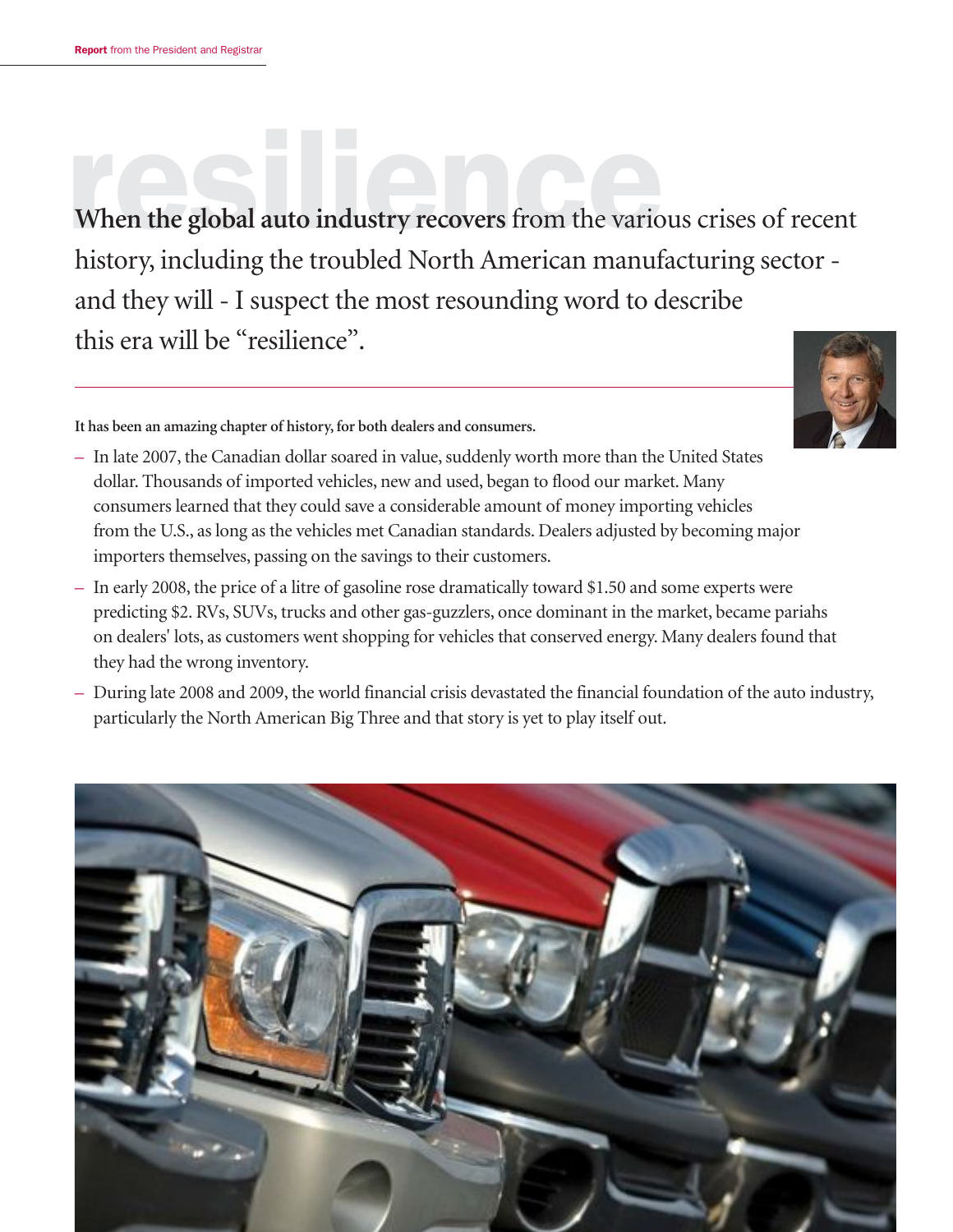Never has there been a more advantageous situation for the wellresearched consumer. Great deals abound and this is reflected in Canadian auto sales. The impact of the crisis can be noted in gross sales, which are nowhere near as catastrophic as experts once predicted. Industry and consumer resilience has responded to the constantly changing environment, with a remarkable ability to minimize damage and to seize positive opportunities.

As the industry regulator in B.C., our fundamental source of revenue is from motor dealer and salesperson licence fees. We have monitored renewals and new applications carefully, concerned that there might be a precipitous drop, but that has not materialized to date. Our numbers are soft, but basically meeting historic averages. We expected that desperate financial situations among some dealers would lead to an escalation of exploitative behaviour toward consumers, but our evidence is that the incidence of serious wrongdoing seems to have not changed dramatically.

Perhaps the worst is yet to come, as troubled companies no longer can hide the inevitable, but there is encouraging evidence that this industry is managing itself out of the crisis.

#### ● ● ● ● ●

**On March 31, 2009,** this Authority completed its fifth year of business and what follows is a comprehensive report of this past year's activities. A fifth anniversary, however, inspires reflection.

The history of any organization - even a young one like the VSA - is far more than a record of events, achievements and challenges. It is the story of people working collectively toward a goal, an overarching philosophy and the evolution of a culture. The chronology of this Authority can easily be tracked through the website: www.vehiclesalesauthority.com. Posted there you will find past annual reports, strategic business plans, and industry bulletins, news releases and many other records. The reader will note consistent progress, sound financial management and success on many fronts. Also evident will be challenges yet to be resolved.

When I accepted the position of Registrar and President of this new entity, created to regulate the motor vehicle sales industry, and serve the interests of dealers, salespeople and consumers, traditional thinking was that it might be a difficult task. It is, in essence, a fairly simple business: establishing standards, enforcing the law, educating professionals, enhancing public awareness and responding to consumer complaints.

We started with huge commitments to government, to industry, to consumers and to recently hired staff, with little money in the bank and with the only projected revenues being from dealer and salesperson licence fees. For the first two years our annual budget was just \$1.8 million. We could not afford many investigators or even the most basic public advertising to educate consumers.

In view of this, we had to be innovative, and the adjustments we made evolved into a philosophy that continues to serve us well today:

![](_page_6_Picture_9.jpeg)

- We became convinced that more consistent education of dealers and salespeople, a more uniform understanding of the law and a better informed consumer would have more impact on industry professionalism than would an army of investigators.
- We emphasize the word "compliance" rather than "enforcement," because it accurately reflects the goal, not the process. The VSA's Progressive Enforcement Program puts its greatest emphasis on routine dealer inspections and the investigation of complaints, giving offenders every opportunity to put things right and to consistently comply with best practices. The consequences of repeat infractions or serious violations of law can be severe.
- The phrase "consumer protection" is an insult to both industry and the public, characterizing a whole industry as predators and all customers as helpless. Most dealers are honest and professional and most consumers know what they are doing. A successful marketplace puts responsibility on both sides of the equation, and some mechanism must be found so that consumers can share the costs of services on their behalf: public information, school programs, dispute resolution, mediation and related activity. A small fee attached to every vehicle ownership transfer has been proposed.
- We must ensure that everyone engaged in the retail sale of motor vehicles to the public is covered by the same regulatory system, an important consideration in the VSA's Legislation Review, which began in 2004 and which has been awaiting enactment since 2007. Until this package is passed by the Legislature, the VSA will not be able to fulfill its mandate.

● ● ● ● ●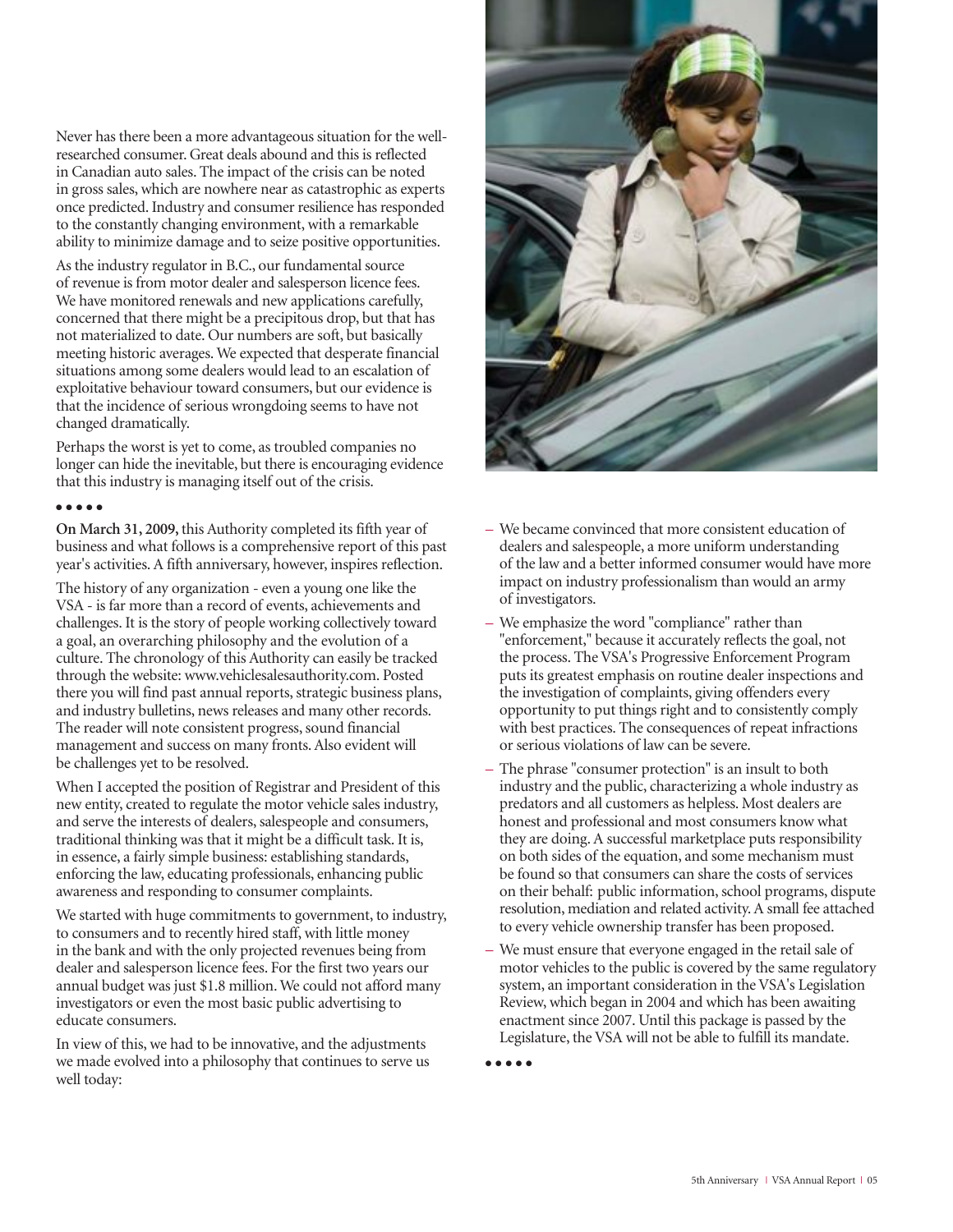**During the course of 2008-2009** the VSA was the subject of a formal "Ministerial Review" as required by our Administrative Agreement with the Ministry. It was conducted by the Victoriabased business consulting firm Goodburn and Company. The review was an overwhelmingly positive assessment of VSA activity, although there were a number of constructive recommendations for improvement on smaller matters. Of particular value was the emphasis placed upon the need for a speedy enactment of the legislation long proposed by the VSA.

The past year was eventful and productive on a number of fronts. Despite market uncertainties and the challenges imposed by at least two major business failures in the industry and resulting investigations, we were able to achieve budget goals. A great credit to our finance and administration personnel was a commendation from our auditors about the outstanding processes and systems in place.

The two cases referred to above required an unprecedented investment of management and compliance officers' time, and almost \$1 million in claims to the independent Motor Dealer Customer Compensation Fund.

- It was determined that JDM Wholesale Canada Ltd. of Delta failed to submit payments for multiple extended warranties to the insurance company or pay Provincial Sales Tax. This company sold consumers imported right-hand drive vehicles which later failed to meet Canadian standards. After a freeze order on assets had been issued by the Registrar, and enforced by the Supreme Court of B.C., vehicles were discovered to be in containers awaiting shipment out of the country. The company principals, James and Iain Robinson, had fled to New Zealand by the time their dealership was in the hands of a receiver.
- Southwest RV and Sport Ltd., a company with Vancouver Island locations at Sidney, Chemainus and Duncan, and its principal, Kersti Clark, illegally sold vehicles on consignment. Owners later had difficulty tracking either their vehicles or their money. After the Registrar froze assets and a receiver was

The charts show the serious impact two major cases had on the Motor Dealer Customer Compensation Fund. The investigation and assistance to victimized consumers required an extraordinary investment of time by VSA compliance officers and management.

#### Adjudicated Claims

■ All Claims ■ JDM + Southwest RV

![](_page_7_Figure_9.jpeg)

![](_page_7_Picture_10.jpeg)

appointed, Ms. Clark also fled the country. There were dozens of complaints. VSA compliance officers were able to reunite many of the complainants with their vehicles, in various stages of disrepair, but multiple claims were made to the Compensation Fund.

To put the impact of these two cases into perspective, the management and investigation time involved in the JDM file amounted to 164 person-hours, and the Southwest RV file consumed 2,078. Related expenses and legal fees brought the net cost to \$473,000, equal to about 10 percent of the VSA annual budget, a sum later recovered from the Motor Dealer Customer Compensation Fund. The huge expenditure of time also impaired efforts of VSA compliance officers to adequately address other cases.

#### ● ● ● ● ●

**Considerable progress was made during the year** in the development of a standardized sales contract that will reduce or eliminate a high percentage of the deceptive practices that occur in the industry. Working closely with the New Car Dealers Association (NCDA), the Automotive Retailers Association (ARA) and the Recreation Vehicle Dealers Association (RVDA), the plan is to achieve greater simplicity and coherency in transactions, easier compliance with statutes and less time spent ensuring that customers understand each section. Considerable discussion has taken place to include a written mechanical inspection report as part of this new standard form, already provided by most reputable dealers.

The vast majority of dealers would welcome the standard form but it would be yet another major hurdle for those few who set out to deceive. Confused and misleading contract language, coupled with highly questionable selling-practices, often facilitate consumer abuse. These activities remain the source of the majority of the consumer complaints handled by the VSA. "It's a standard contract item," is a phrase that is often used just as ingenuously as the word "sale". This is where hidden fees, improper or incomplete declarations and cost escalators are intentionally hidden from unsuspecting buyers.

Among our challenges from the beginning has been an absence of verifiable research data upon which to determine goals and define priorities. Two important professional studies during the year expanded the VSA and industry knowledge base.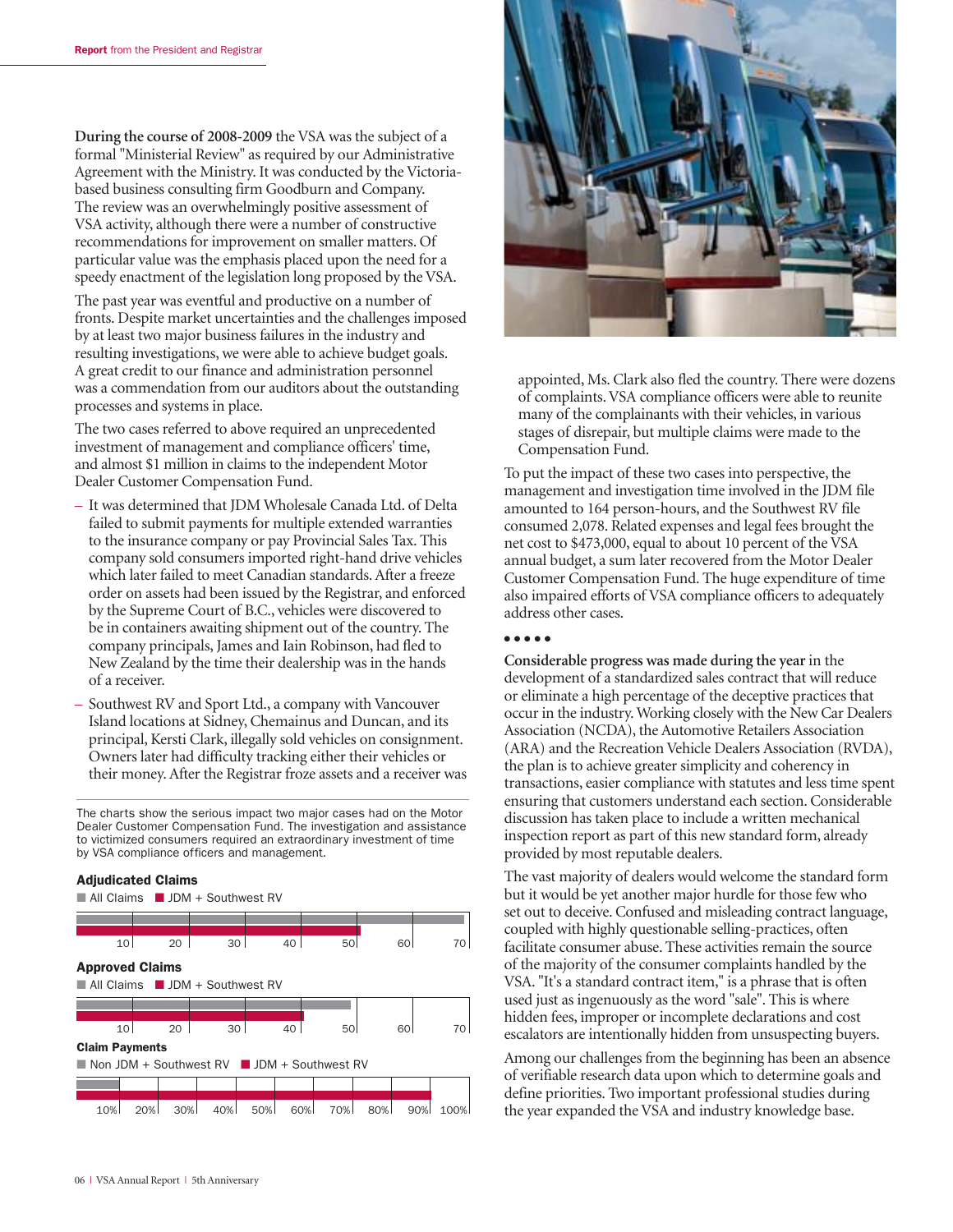An "environmental scan" by Malatest Program Evaluation and Research of Victoria, gave us hard numbers about the size and scope of the industry. The second study, a consumer survey conducted by Ipsos-Reid, explored consumer experience, knowledge and impressions of the motor vehicle sales industry.

- ENVIRONMENTAL SCAN The Malatest study tracks demographic and economic trends in B.C., provides automotive retail industry data, identifies market trends, presents VSA licence, consumer enquiry and compliance data and much more.
- CONSUMER SURVEY Ipsos-Reid surveyed B.C. consumers to learn how they felt they were treated when they purchased a vehicle, the type of vehicles they bought and their impressions of the industry. Among the findings was that nine-inten people who either bought or leased a motor vehicle during the past 12 months or are very likely to do so in the next 12 months, say they feel confident (87%) and informed (89%) when buying/leasing a vehicle, but the poll suggests they might not know as much as they think they do. Responses to questions concerning pre-purchase research suggest that satisfaction with the deal may be misplaced.

#### **Other highlights of 2008-2009 were:**

- The Learning Division continued to grow in importance within the VSA and the industry with the development of the Level II advanced certification course. With a focus on legislative changes and the interpretation of the law, this interactive workshop allows experienced industry professionals to bring their knowledge into the classroom. The Level I introductory Salesperson Certification Course also continued to improve, with the addition of a facilitated webinar option. Designed for those outside the major population centers, the online option combines a self-study website with a series of facilitated webinars.
- New Advisory Committees, reporting to the VSA Board of Directors, representing salespeople and motorcycle dealers respectively, held their first meetings during the year, conveying valuable insight into their unique concerns.
- There was a significant updating of the VSA advertising guidelines, following an exhaustive consultative process throughout the year.
- Major improvements to the consumer complaint handling process were made during the year, including a new standardized complaint form. Cases are now tracked until they are resolved, or a course of action is determined: informal or formal mediation with the dealer, a VSA investigation or, in rare instances, a referral to the courts. The new process established the Compensation Fund as the dispute resolution alternative of last resort.
- The VSA Licensing Department has completely eliminated backlogs, responding to all enquiries within 24 hours, at the latest. A leap forward during the past year has been the ability to accept new salesperson licence applications online, with photos and required documents included as attachments or sent later by mail.
- Stakeholder networking has led to articles in publications of the British Columbia Automobile Association (BCAA) and the B.C. Crime Prevention Association (BCCPA). We also reached an agreement with the Insurance Brokers Association of B.C. (IBABC) and the Insurance Corporation of B.C. (ICBC) to distribute a VSA rack card through all Autoplan agents. The rack card is a check list of important considerations for a person to follow when purchasing a vehicle. Other communications highlights include continued growth in website traffic, multiple articles in industry magazines, appearances by VSA representatives in major media, industry bulletins and public news releases.
- The VSA hosted the first Provincial Vehicle Dealer Regulators' Conference to explore information sharing and consultation on issues and best practices. Ontario has a structure similar to that of B.C., arm's length from government, while public officials represented other provinces.

# Finance and Administration

Apart from the anomaly of the major investigations reported earlier, the total VSA budget - for comparative purposes - has remained the same as last year's. A significant bump in both revenues and expenditures occurred during 2007-2008 with the maturity of the VSA's Learning Division, moving in-house after years of being conducted in partnership with community colleges.

Course fees paid by salespeople offset the costs of the programs. We have succeeded in the avoidance of increases to dealer and salesperson licence fees.

The VSA head office moved in September 2008 to 152nd Street (at #10 Highway) in Surrey. We had been advised to expect a significant rent increase at the former Burnaby location for

![](_page_8_Picture_15.jpeg)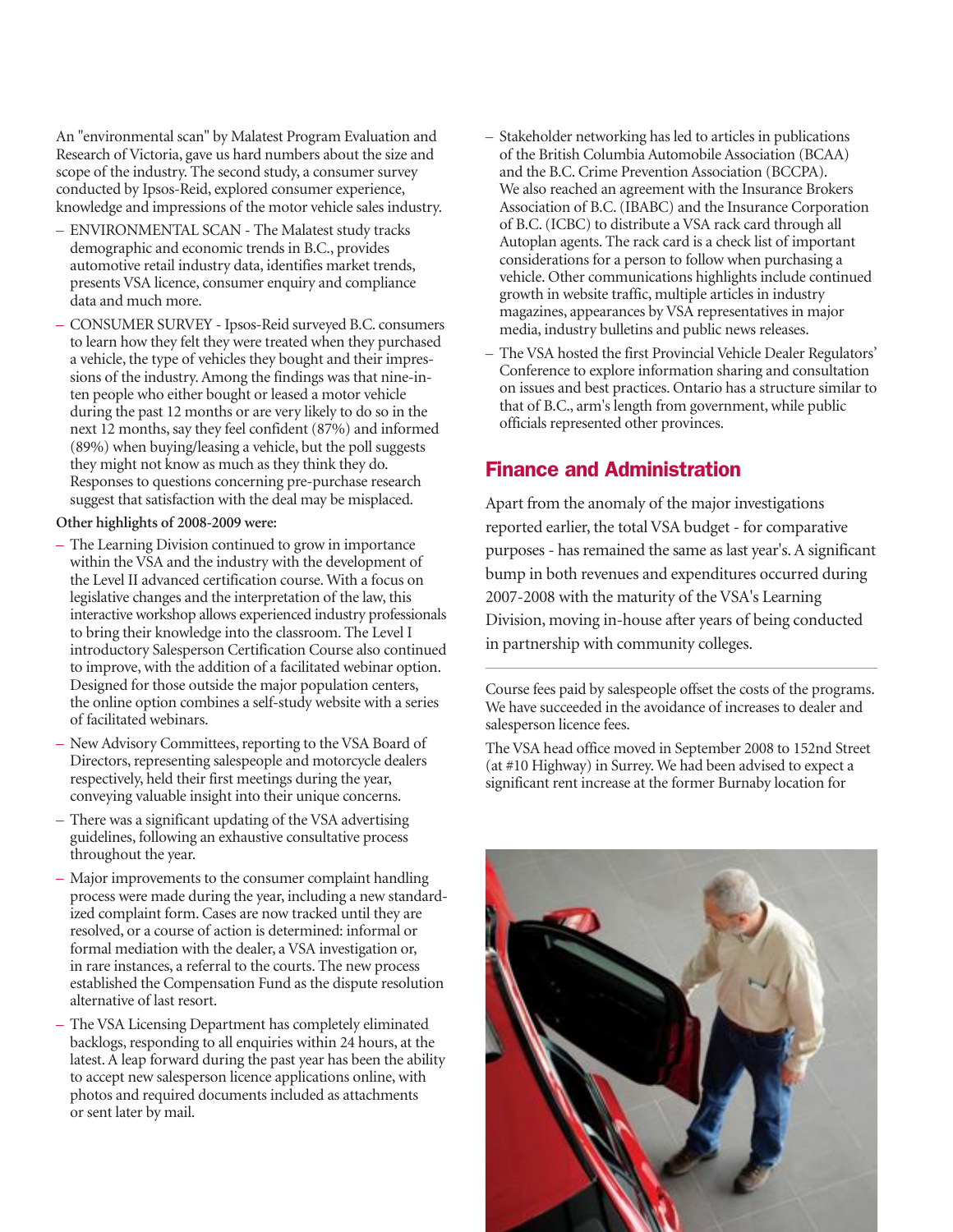space that had become inadequate for current and projected future needs, and inconvenient for the majority of staff and industry visitors. The new office is better designed and provides free parking for staff and visitors. New facilities can accommodate Learning Division classes and compliance hearings, reducing the reliance on expensive hotel meeting rooms. Foot traffic arriving at the office has grown tenfold. Preplanning ensured that the move was seamless, with no interruption of business and resulted in the loss of only one staff member.

Considerable progress has been made in the utilization of Information Technology resources. Among the most notable conveniences is the online processing of salesperson licence applications and renewals. The facility for salespeople to renew their licences online has been in effect since 2005, but dealer renewals are more complicated.

The VSA's "Learning Portal" also continues to evolve, utilized for course registrations, classroom materials, information exchanges and, for the first time during 2008-2009, "webinars". The VSA technology and services to all stakeholders have progressively expanded despite acute frustration with our service provider, a national firm based in Toronto. Changing providers in any networked organization is a major task and we have suffered since 2004 with unacceptable levels of service and unreasonable costs. New servers have been purchased and we are now researching alternative service providers.

### **Communications**

Teamwork among industry partners with respect to a number of important issues continues to improve, owing in large measure to the work of the industry representatives on the VSA Board of Directors and the Dealer Associations/ VSA Working Committee established during 2008.

Despite this, and our strategic communication efforts, we still find that just a small percentage of the industry is informed about current issues and priorities. Similarly, the Ipsos-Reid consumer survey demonstrated that few people were even aware that a regulator existed.

It was determined in the fall of 2008 that the VSA had to explore better ways of utilizing limited resources to reach the critical target audiences. With consumers, Ipsos-Reid demonstrated that the vast majority of vehicle buyers do not need any help and that the VSA would be well advised to identify and concentrate upon those that obviously do. A review was initiated with a goal of achieving a new communications plan by the fall of 2009.

While this long range planning has gone on, we remained as prolific as possible wherever and whenever an opportunity arose.

#### **Highlights of the year include:**

- The annual report remains the best document to introduce new people to the history and work of the organization, including all attendees at workshops and salesperson courses.
- A new brochure that outlines the reorganization of the Motor Dealer Customer Compensation Fund and modernized procedures for processing consumer claims.
- A networking project with other organizations such as BCAA, IBABC and the BCCPA to see how we might assist each other's efforts on behalf of consumers.
- A rack card that is both a quiz and a check list of appropriate things everyone should do when purchasing a vehicle. With the co-operation of ICBC, it will be distributed to all 930 Autoplan agents in the province. An interactive online version, developed as a game, is being prepared for the VSA website.
- Numerous industry Bulletins advising about issues, the law and opportunities.
- News releases on serious matters, all designed to inform and alert the public, as well as many media appearances by VSA personnel.
- The final phase of general consumer awareness advertising, encouraging buyers to deal only with licensed dealers and salespeople, and urging careful research, such as obtaining vehicle history reports and mechanical inspections. Funded in large measure through a donation from the Canadian vehicle history search firm CarProof, media recognized the public service nature of the ads and gave 3-4 times more space and time than what we paid for.

![](_page_9_Picture_17.jpeg)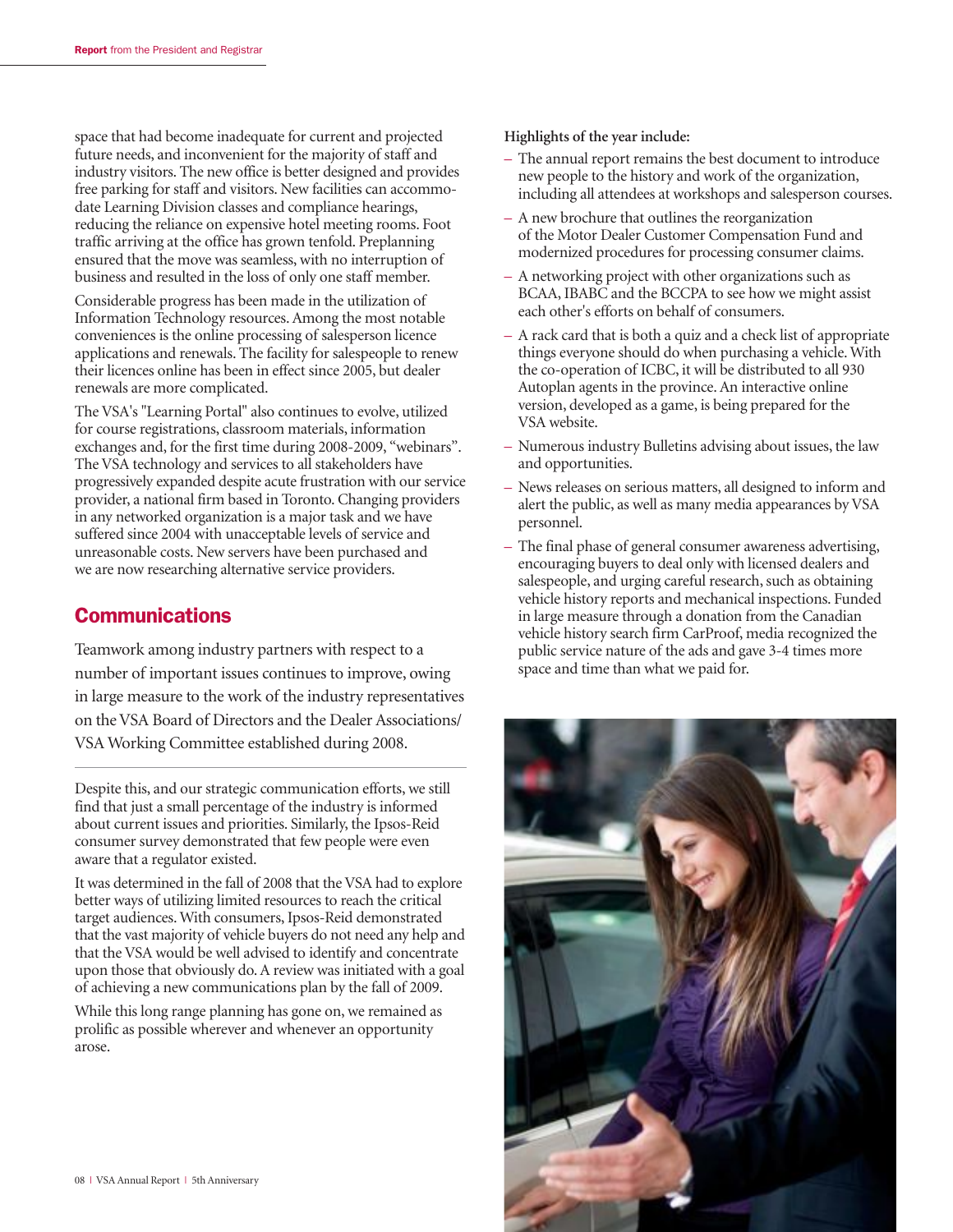- Regular articles in the publications of industry partners.
- The development and production of a new video to warn consumers about the dangers of dealing with unlicensed dealers ("curbers"). This is scheduled for release in fall 2009.
- Continued expansion and improvement of the VSA website.

The effectiveness of the website is demonstrated by the consistent growth in the number of visitors.

#### Total Website Activity

|                                        | 2005/06 | 2006/07 | 2007/08 | 2008/09           |
|----------------------------------------|---------|---------|---------|-------------------|
| Total visitors                         | 99,846  | 162,659 | 205,417 | 235,093           |
| Pages viewed                           | 384,931 | 550,193 |         | 928,292 1,018,581 |
| Top 7 PDF downloads 2009               |         |         |         |                   |
| All Bulletins                          |         |         |         | 32,713            |
| All public news releases:              |         | 13,429  |         |                   |
| Salesperson & course Info              |         | 13,118  |         |                   |
| <b>Dealer Directives</b>               |         | 12,025  |         |                   |
| Strategic Business Plans               |         | 5,201   |         |                   |
| <b>Employment Authorization Form</b>   |         |         |         | 2,545             |
| Consumer Guide/brochure                |         |         |         | 1,811             |
| <b>Most Visited Areas (page views)</b> |         |         |         |                   |
| General                                |         |         |         | 54,635            |
| Consumer Info (includes Buying Tips)   |         | 41,958  |         |                   |
| Industry Info                          |         |         |         |                   |
| Dealer & regulatory issues             |         |         |         | 15,838            |
| Salesperson & Certification Course     |         |         |         | 47,165            |
|                                        |         |         |         |                   |

# The Learning Division

The VSA's Learning Division is responsible for professional development and salesperson certification courses. All programs focus on industry and consumer law, with an emphasis on industry best practices.

- The Level I introductory Salesperson Certification Course is a requirement of licensing.
- The Level II course is designed to update experienced salespeople on changes to the law since they completed the introductory course and to highlight industry best practices.
- Now that a major update to industry advertising guidelines has been completed, the Learning Division will provide a new round of advertising workshops province-wide. Dealers, business office staff, salespeople, advertising agents and media representatives will discuss the law and best practices.

![](_page_10_Picture_11.jpeg)

The development of the "webinar" version of the Salesperson Certification Course for the convenience of candidates who would otherwise have to pay travel costs, was a highlight of the year. The response has been encouraging, as noted in the following testimonials:

"I just wanted to say thanks. I come from the banking industry, and there they use similar training techniques, so I thought that this was going to be the same: boring, not interactive, and a ton of pressure, but in fact I found it completely different. The thing that I liked the most was it was interactive."

Geddes Wells, Terrace

"...by adding the team structure and lots of interactive aspects to the course, it kept participants involved. Without the chat, polls, and direct question answering it would have been easy to lose focus...."

### Gordon Nuttal, Kamloops

"...with the homework assignments and reading, was able to work at my own time. I found the video clips very interesting and enjoyed the several case study examples as that gave some connectivity to various circumstances and the laws pertaining to the circumstance...."

#### Brent Quenel, Parksville

"I was a bit apprehensive at first due to my lack of computer skills...the first webinar put my mind at ease... all in all it was an enjoyable experience...and I'm sure that your program will be the model for all other provinces in no time."

Doug Mountford, Invermere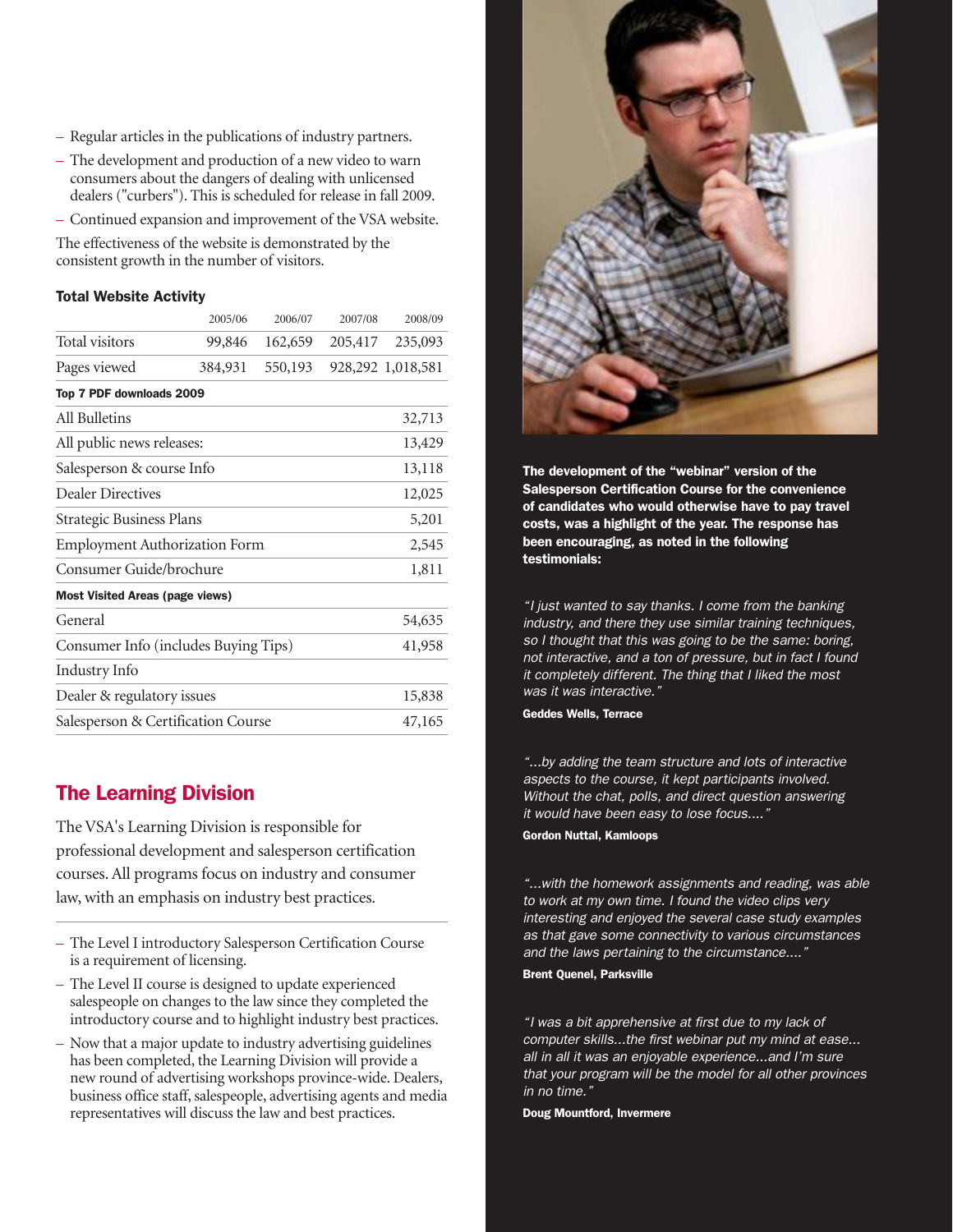The roots of the introductory licensing course are found in a voluntary program developed by the industry in co-operation with Douglas College and other educators. By 2004, when the new Authority began, more than 4,000 salespeople had completed the industry-sponsored program. Once the course and licensing of salespeople became mandatory, there was a need to regularly revise the course with changes in law, disciplinary decisions and industry practices. To facilitate this, professional development was brought "in-house" in 2007.

This has resulted in the much more comprehensive and effective introductory licensing course. An important advance during the past year has been the development of a "web-based option" to increase access for salespeople who work outside the major urban centres of the province. Pilot projects refined the online format, a combination of facilitated, fully-interactive instruction over the Internet and a self-study website for independent study.

A major thrust of the VSA Learning Division has been the development of the Level II program for experienced salespeople. This is designed to not only update industry veterans but to explore the application of the legislation using realistic case studies. VSA representatives (including either the Registrar or Deputy Registrar) and attendees discuss important industry issues, each learning from the other.

During 2008-2009, 1,168 new salespeople completed the Level I introductory Salesperson Certification Course. The Level II program, principally pilot sessions integral to course development, involved 160 experienced professionals. The staff capacity created by the drop-off in Level I registration due to the industry downturn, was devoted to the development of the new "facilitated webinar series" option.

### Services to Consumers

In order to better fulfil the VSA mandate to serve consumers, restructuring has integrated several previously scattered services. These include consumer awareness, consumer complaints, dispute resolution and claims to the Motor Dealer Customer Compensation Fund.

Since 2004, initiatives to improve consumer awareness include brochures, website information, news releases, media appearances, presentations at public events, radio and newspaper public service advertising and networking with other organizations. The VSA initiatives have been financed from limited "consumer awareness" resources: Administrative Assessments (penalties assessed as a result of compliance activity) and a donation from the vehicle history search firm CarProof, based on a small share of each retail search conducted in B.C.

| Total vehicle sales                                                         | 508,062          |
|-----------------------------------------------------------------------------|------------------|
| Gross retail value                                                          | \$9,400,000,000  |
| New car and light trucks sold by<br>new car dealers                         | 164,315          |
| Used vehicles sold by new car dealers                                       | 138,000          |
| Used vehicles sold by independent dealers                                   | 115,514          |
| <b>Private sales</b>                                                        | 140,017          |
| Motorcycle sales (new and used)                                             | 9,985            |
| Recreation Vehicle sales (new and used)                                     | 11,965           |
| * Source: Malatest Program Evaluation and Research - 2007 statistics        |                  |
| Licensed dealers                                                            | 1,585            |
| Licensed salespeople                                                        | 7.000            |
| VSA estimated economic impact<br>(including all dealer automotive services) | \$15,000,000,000 |

During 2008-2009, a profound change was made in the handling of consumer complaints. The VSA recorded 3,069 consumer enquiries in this 12-month period and after initial review, 527 files were opened. By implementing additional training and procedural changes, consumer services officers were able to resolve and close roughly 25 percent of these complaints. At least one-half of these are satisfied within two weeks and 70 percent are resolved in 30 days. The conciliation of these complaints, primarily deposit disputes, has freed compliance officers, enabling them to focus on more serious investigations and complainant communication.

Other procedural improvements include a new standardized complaint form that is shared with the dealer involved. In many cases the parties are able to manage the process themselves, once the issues are clearly stated. The VSA Dispute Resolution Program offers both parties a means to reach agreement and, during 2008-2009, an experiment with formal third-party mediation proved successful.

The nature of consumer complaints has not changed much over the years, with roughly one-third of them involving alleged deceptive practices and one-quarter being deposit disputes. Allegations of the non-declaration of prior damage and unsafe vehicles continue to be significant source of complaints. Over 70 percent of the complaints have their origin in the Lower Mainland, and province-wide 55 percent involve a franchise or new car dealer. Just over 40 percent of consumer complaints involve an independent or used car dealer, with the remaining few involving a motorcycle or RV dealer or a leasing company.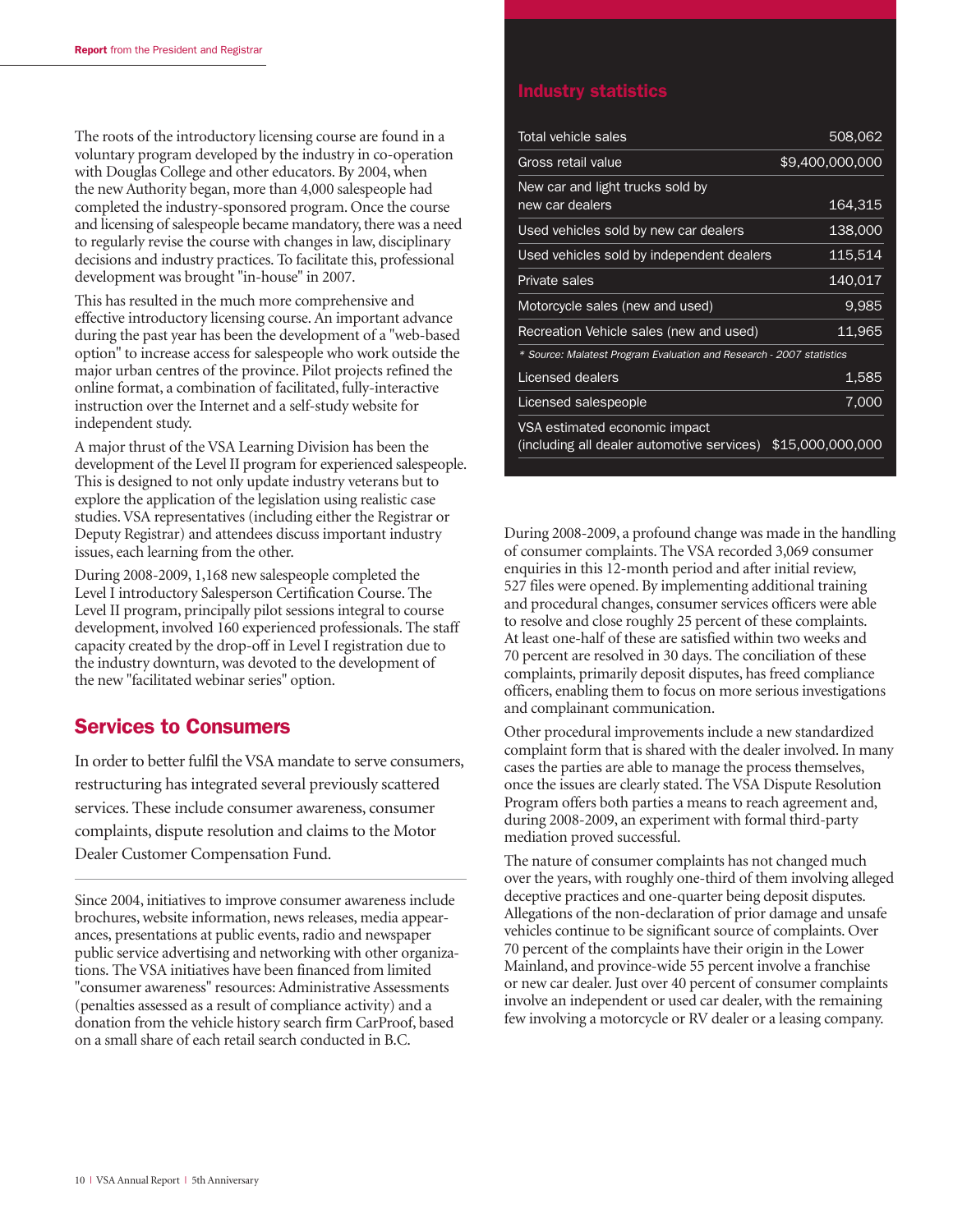# Motor Dealer Customer Compensation Fund

The Fund was established in 1995 at the request of industry, predating the formation of the VSA by almost 10 years. It compensates individuals who have purchased a motor vehicle from a licensed dealer and who have incurred an eligible financial loss.

Eligible losses are those that comply with applicable legislation, are documented and related to the purchase, lease or consignment sale of a motor vehicle or an extended warranty or service plan purchased through a licensed B.C. motor dealer.

The Board of Directors of this Fund, appointed by the VSA Board of Directors, operates independently. Administration, claims management and support services are provided by the VSA. In an effort to expedite the development of better systems, the Registrar of Motor Dealers temporarily filled a vacancy as Chair of the Fund Board. Once the task of redefining roles and procedures was complete, the Registrar resigned this position. He was replaced by a new Chair, effective April 1, 2009.

In keeping with the original design of the Fund as the avenue of last resort, primarily available to consumers in the event of the bankruptcy or the sudden business cessation of a licensed dealer, the VSA made procedural changes to claims management. The goal is the intake and internal distribution of claims prior to presenting them to the Board for adjudication. Central to this is "transparency" as the parties are regularly informed of

![](_page_12_Picture_5.jpeg)

progress. As a result, the majority of the claims adjudicated by the Board involve motor dealers who are no longer in business. Complaints against active dealers lead first to dispute resolution, including conciliation and mediation. Some cases require an investigation by VSA compliance officers and, where evidence warrants, hearings before the Registrar of Motor Dealers under the Motor Dealer Act and/or the Business Practices and Consumer Protection Act. One result of this more systematic process has been a dramatic reduction in claims concerning deposits - just two during the past year, from 14 the year before.

Two major cases during the past year (Southwest RV and JDM as outlined earlier in this report), depleted the Fund to a critical level. Legislation puts the burden of endowing the Fund squarely upon the shoulders of licensed dealers. Prior to 1995, each dealer was required to post a \$15,000 bond. The bond was found to be inadequate because customers needed a court order to collect and the amount was insufficient in situations where there were multiple claims. Until the Fund can be rebuilt to an acceptable total, it will not be possible to continue to waive the annual levy to dealers. Licence renewals subsequent to April 1, 2009, have had a Compensation Fund levy in the amount of \$300, an annual sum paid by dealers for many years, but suspended in more recent history because the Fund reserves were considered to be adequate.

In 2008-2009, the Motor Dealer Customer Compensation Fund Board held four meetings during which the Board members adjudicated 68 claims: 49 were approved for a total \$397,480.44 (of which \$2, 910.90 was repaid to the Fund by the motor dealers involved), and 19 were denied.

The claims adjudicated by the Board can be categorized by type:

| Consignment        | 42             |
|--------------------|----------------|
| Misrepresentations | 13             |
| Lien               | 3              |
| Warranty           | 3              |
| Dishonest conduct  | 2              |
| Deposit claims     | $\overline{2}$ |
| Odometer rollbacks |                |
| Unsafe vehicles    |                |
| Stolen vehicle     |                |

As of March 31, 2009 the Fund is estimated at \$422,940.86. Since its inception in 1995, \$2,385,375.15 has been paid to consumers out of the Fund:

**1995-2008**

| Number of claims adjudicated | 897 |
|------------------------------|-----|
| Number of claims approved    | 512 |
| Number of claims denied      | 385 |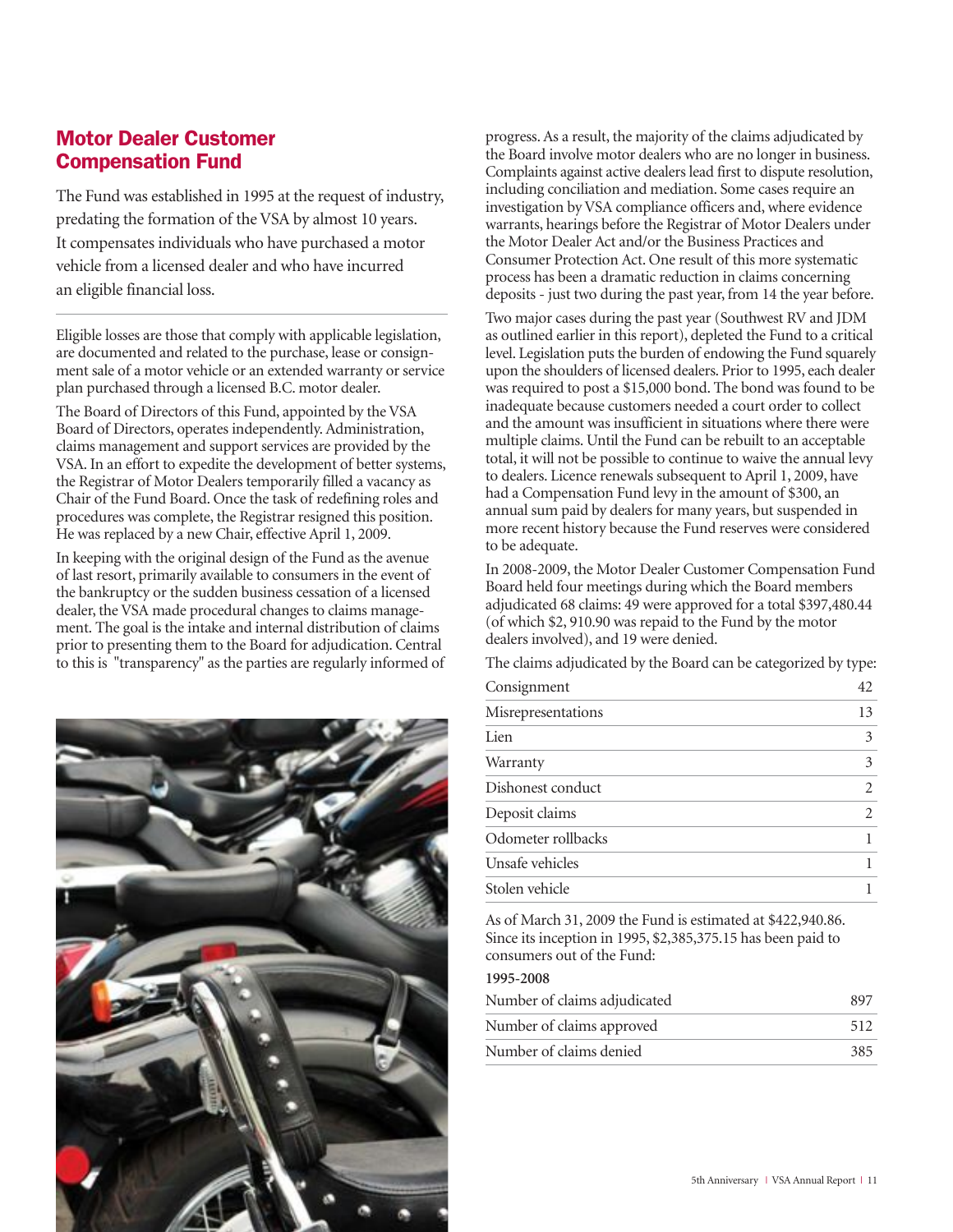The Board has supported a recommendation by the Motor Dealer Customer Compensation Fund Regulation Review Committee to increase the maximum allowable per claim to \$50,000 from the current ceiling of \$20,000. This is among an omnibus package of requests now in the hands of government; legislation that would modernize and improve governance of the motor dealer industry and services to the public.

#### Motor Dealer Customer Compensation Fund Board of Directors:

- **Motor Vehicle Sales Industry**
- **–** Rick Bentley (2004-2010) auto dealer
- Gary Peden (2007-2010) recreation vehicle dealer
- **Public-at-large**
- **–** Ken Smith, Interim Chair (2007- 2009) Registrar of Motor Dealers and President, VSA
- **–** Doug Potentier (2004-2009) Vice-Chair, former CEO, Greater Victoria Chamber of Commerce, former deputy police chief
- **–** Kyong-ae Kim (2006-2012) lawyer

### Licensing and Compliance

Licensing and compliance departments were restructured last year, with each reporting to the Director of Licensing and Deputy Registrar. Efficiencies continue to be realized. Compliance is best achieved with proper vetting of new applicants at the licensing stage, and a review of current licensees at the time of renewal.

Licensing officers tap into the skill, experience and expertise of compliance officers during these two stages. Compliance officers learn a licensee's history from licensing officers in order to better understand those they inspect and investigate. Both these functions are integrated into the Learning Division curriculum, ensuring consistency of messaging, and to gain feedback from course participants and instructors.

In addition to relations with Canadian regulators, the VSA is also an active member of the United States headquartered National Association of Motor Vehicle Boards and Commissions. These liaisons are vital information-sharing resources in both tracking problems and vehicles, and in the evolution of policy.

Due to an increase in complaints about unsafe motor vehicles, the VSA has asked the ARA to provide a list of members in good standing who are licensed and designated inspection facilities and willing to conduct independent tests to determine the mechanical, safety or structural integrity of a motor vehicle. A report is generated and can be used during a VSA investigation and possibly a hearing before the Registrar.

During the year, multi-agency co-operation began in an unprecedented effort to curtail the activities of illegal unlicensed dealers, known in the industry as "curbers", and to prosecute

when appropriate. Among the VSA's partners in these efforts have been the ICBC's Special Investigations Unit, police forces, bylaw enforcement officers and the Canada Revenue Agency. We continue to pursue the assistance of the Provincial Sales Tax Investigation Unit. Hopefully, similar resources will be available with the introduction of the Harmonized Sales Tax in July, 2010.

"Curbers" unfairly compete with licensed dealers and too often falsely represent themselves and what they sell, to the detriment of the general public. Many of these individuals are "known to the police" and/or have previous criminal convictions. The VSA estimates that in the Lower Mainland, this group of sellers may represent as much as half the vehicles currently being advertised privately in the newspapers and trade magazines. In the absence of modernized legislation, there is no effective means of enforcement against curbers. Working in conjunction with ICBC, the VSA has identified 144 individuals who each have sold 100 or more motor vehicles in the last three years, 27 of whom sold 400 or more vehicles.

#### **Other highlights of the year**

- The VSA is working with ICBC to amend the Transfer/Tax form (APV9T) that must accompany all ownership transfers: "unfit for use," focused on the "no details" category on the ICBC Vehicle History Report, as well as discussions concerning right-hand drive vehicles.
- New hires at dealerships working on the sales floor without being properly licensed remains a serious issue.
- In the latter part of 2008, e-mail reminders to salespeople about impending renewals attracted a healthy response and positive feedback.
- Following industry feedback, the Registrar increased the number of off-site sales allowed by each dealership in any given year to six from four. Many dealerships have appreciated this opportunity to increase their community exposure.

![](_page_13_Picture_24.jpeg)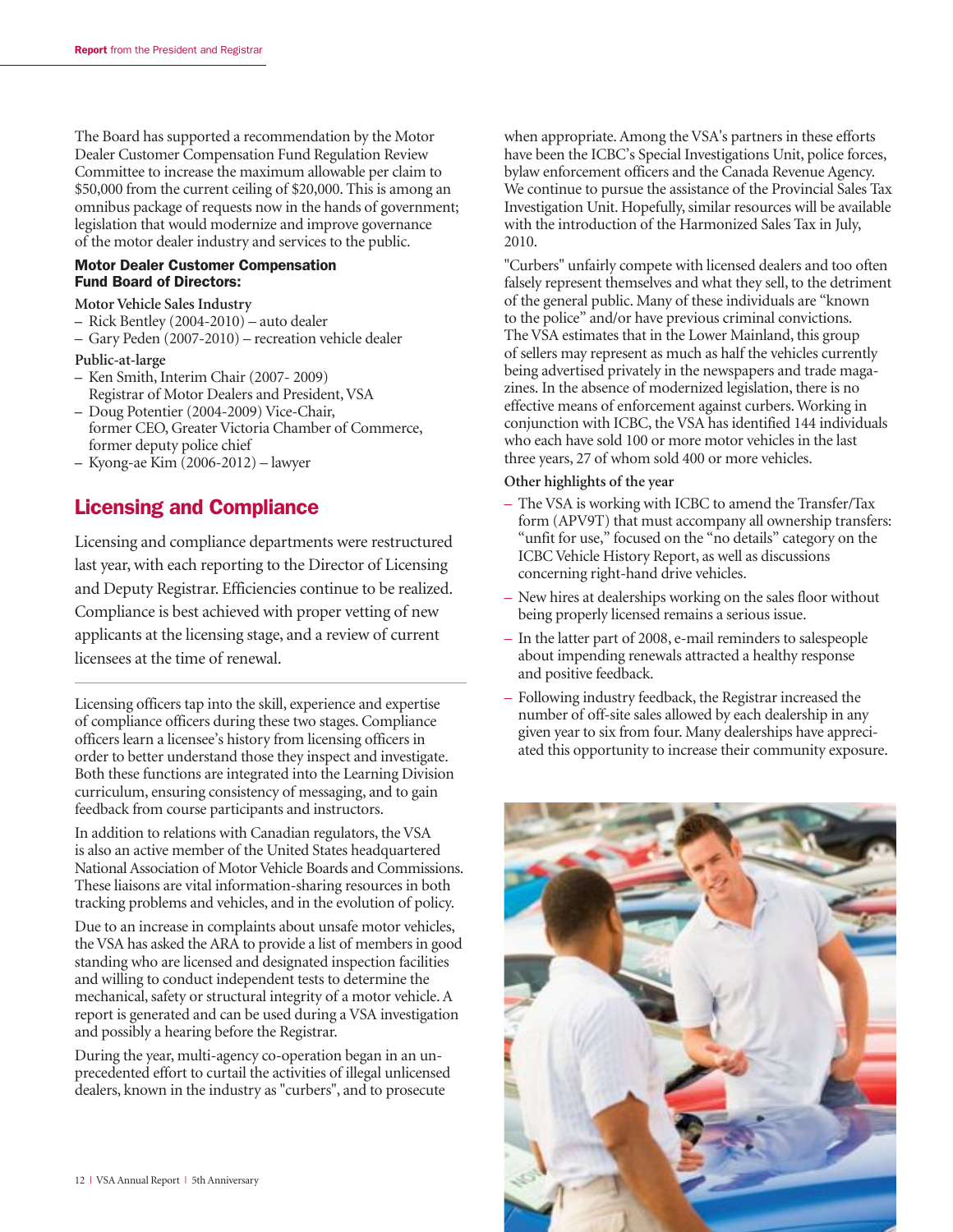#### Dealer Licensing and Salesperson Statistics

(April 1, 2007 to March 31, 2008, unless otherwise noted)

|                                         | 2009  | 2008  |
|-----------------------------------------|-------|-------|
| Dealer licences processed and issued    | 1,608 | 1,665 |
| New dealer applications                 | 106   | 140   |
| Dealer renewals processed               | 1,502 | 1,525 |
| New salesperson applications            | 1,190 | 1,725 |
| Salesperson renewals processed          | 5,925 | 6,300 |
| Salesperson licences currently issued * | 6,720 | 7,181 |
| Dealer licences currently issued *      | 1,561 | 1,609 |
|                                         |       |       |

NOTE \* (summer 2009/2008 totals)

#### Inspection and Compliance Statistics, 2008

(note, calendar year)

993 dealership inspections were done, including 100 new dealers and 93 changes of address.

815 investigative files were opened and 742 were closed. For almost three months, investigative resources were tied up with Southwest RV files.

On average, the compliance officers collectively had 299 open investigative files per month.

The allegations in the investigation files consisted of one or more of the following infractions under the Motor Dealer Act, its regulations and/or the Business Practices and Consumer Protection Act: 76 curbers; 59 odometer rollbacks; 99 credit/ financing issues; 233 motor vehicle safety issues and 419 non-declarations, 685 other complaints.

66 dealers and 33 salespeople were taken to hearings resulting in 32 Compliance Orders and 32 Administrative Assessments.

4 motor dealer licences were cancelled and 4 others suspended.

4 salesperson licenses were cancelled and 6 were suspended.

5 undertakings were voluntarily entered into by motor dealers instead of going to a hearing.

24 violation tickets under the Motor Dealer Act and/or its regulations were issued, 15 of them to "curbers."

321 verbal warnings were issued 68 specifically concerning advertising.

173 warning letters were issued, 82 specifically concerning advertising.

Recoveries for consumers totalled \$249,960 as a result of non-VSA hearing intervention.

![](_page_14_Picture_18.jpeg)

# VSA priorities for 2009/2010

**Work with government** to ensure that the long-awaited changes to legislation, as recommended by the VSA's Legislation Review Committee, are enacted.

**Finalize and implement** a standardized sales contract and a standardized mechanical inspection report for used vehicle buyers.

**In view of the costly business failures**, investigations and claims to the Compensation Fund during the past year, the largest of these involving consignment sales, the VSA is currently engaged in the formation of new policies to regulate this form of business.

**Now that the VSA Advertising Guidelines** have been thoroughly updated, a priority is to document enforcement protocols and procedures.

**Continue to develop** dispute resolution/mediation services. The newly-established mediation program will be operated under VSA direction and supported by independent contract mediators. Costs will be partially recovered from those engaged in the dispute. The Consumer Awareness Fund will provide additional program funding.

**Develop effective and targeted** consumer awareness programs for those who need help the most, including school programs, new drivers, new immigrants, single mothers and others who are poorly informed and vulnerable.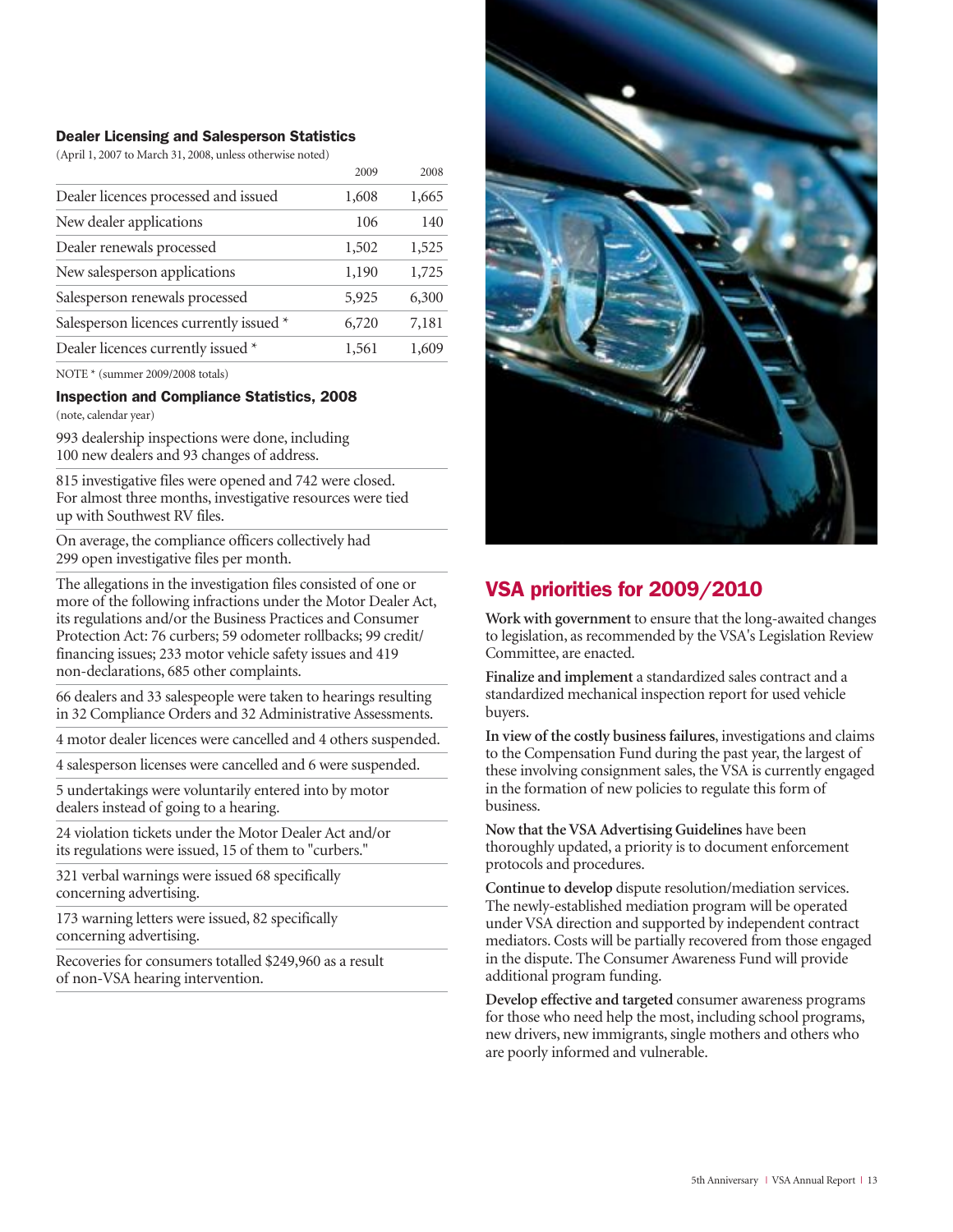**Continue to explore** ways of achieving a consumer financial contribution toward the services being provided.

**Create and implement** an updated communications plan, continue to build better working relations with industry, and more effectively address public audiences.

**Ensure that all 2,000 salespeople** who completed the voluntary salesperson certification course prior to April 1, 2004, and who are still in the industry complete the new Level II course for experienced professionals. The program can then move on and make the Level II course mandatory for all who have not taken a course in five years.

**Continue to develop** interactive Internet resources and programs such as the facilitated "webinar" that has proved so successful in bringing the Level I Salesperson Certification Course to those in more remote areas of the province, saving time and the cost of travel, accommodation, meal expense and lost work hours.

**There has been considerable dissatisfaction** with the VSA's principal software provider. An active search is in progress to find a new vendor.

**Continue to develop** more effective "curber" (unlicensed dealer) enforcement, by working with sales tax inspectors, police and other agencies.

#### ● ● ● ● ●

Perhaps the best benchmarks of the VSA's first five years would be the themes of the annual reports:

Year 1 - BUILDING CONFIDENCE - we put emphasis on the need to create an "informed confident consumer," a well-researched negotiator.

**Year 2 - A PROFESSIONAL INDUSTRY** - the focus was on best practices, education and efforts to enhance self-respect among all industry professionals, not just employees.

**Year 3 - SYNERGY** - this theme was generated as we created a new identity and a logo with interconnecting circles representing consumers on the one hand and industry on the other, with the VSA, government and other stakeholders in the middle.

**Year 4 - LEARNING** - the trigger for this title was the decision to take salesperson education in-house, to more easily facilitate further curriculum development and to learn from the industry's experienced professionals. We explained in this report that everything related to the VSA, including consumer awareness and compliance activity (enforcement) is part of learning.

**Year 5 - RESILIENCE** - a tribute to a remarkable industry that has survived calamitous change on several fronts during the past two years.

The VSA mandate within the province's largest retail sector - \$15 billion annually - is a challenge worthy of an army, yet it is little understood how small this Authority is. We have 34 full-time-equivalent staff, including all management positions and an annual budget of about \$4.8 million. It is a privilege for me to work with such dedicated people who achieve so much with so little.

![](_page_15_Picture_15.jpeg)

From the outset, we have enjoyed the gift of an extraordinary Board of Directors, leaders from both inside and outside the motor vehicle sales industry. Rarely have I worked with such committed people who give so generously of their time and expertise, knowing how to provide support and determine policy, without attempting to micro-manage the business plan. Our stability for five years has largely been due to little change in the Board of Directors, but statutory term limits will give us an entirely new Board by April 1, 2010: five new people in place this year and six to follow a year from now. We are encouraged to date by the outstanding individuals who have just joined the Board - every organization can benefit from new ideas and energy. The true test of what we have all built together, and whether or not it is a solid foundation for the future, will become evident through this transition.

#### ● ● ● ● ●

**For those of us** who have been there from the beginning in 2004, no matter how high the seas yet to be navigated, we are no less inspired by the talent and ability around us in the motor vehicle sales industry. We have yet to get everyone rowing the great boat in the same direction, but most of us now know where we are headed and what we need to get there.

Respectfully submitted,

Ken Smith, President and Registrar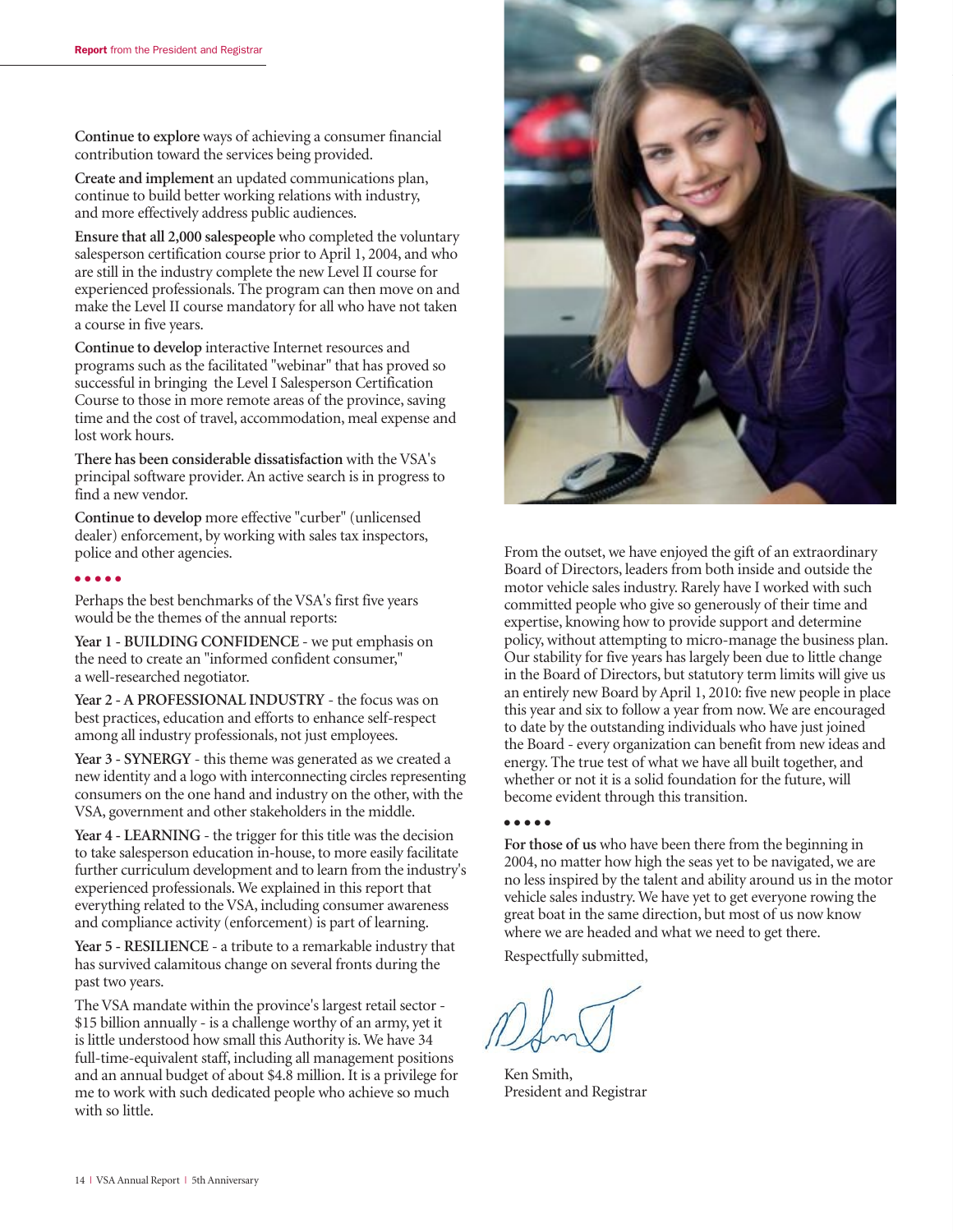# Auditors' Report

**To the Members of Motor Dealer Council of British Columbia operating as Motor Vehicle Sales Authority of B.C:**

We have audited the statement of financial position of the Motor Dealer Council of British Columbia operating as Motor Vehicle Sales Authority of B.C., a not-for-profit Society, as at March 31, 2009 and the statements of operations, changes in net assets and accumulated excess of revenues over expenses and cash flows for the year then ended. These financial statements are the responsibility of the Society's management. Our responsibility is to express an opinion on these financial statements based on our audit.

We conducted our audit in accordance with Canadian generally accepted auditing standards. Those standards require that we plan and perform an audit to obtain reasonable assurance whether the financial statements are free of material misstatement. An audit includes examining, on a test basis, evidence supporting the amounts and disclosures in the financial statements. An audit also includes assessing the accounting principles used and significant estimates made by management, as well as evaluating the overall financial statement presentation.

In our opinion, these financial statements present fairly, in all material respects, the financial position of the Society as at March 31, 2009 and the results of its operations and its cash flows for the then year ended in accordance with Canadian generally accepted accounting principles.

 $\mathcal{D}mcl$ 

DALE MATHESON CARR-HILTON LABONTE LLP CHARTERED ACCOUNTANTS

Vancouver, B.C. June 5, 2009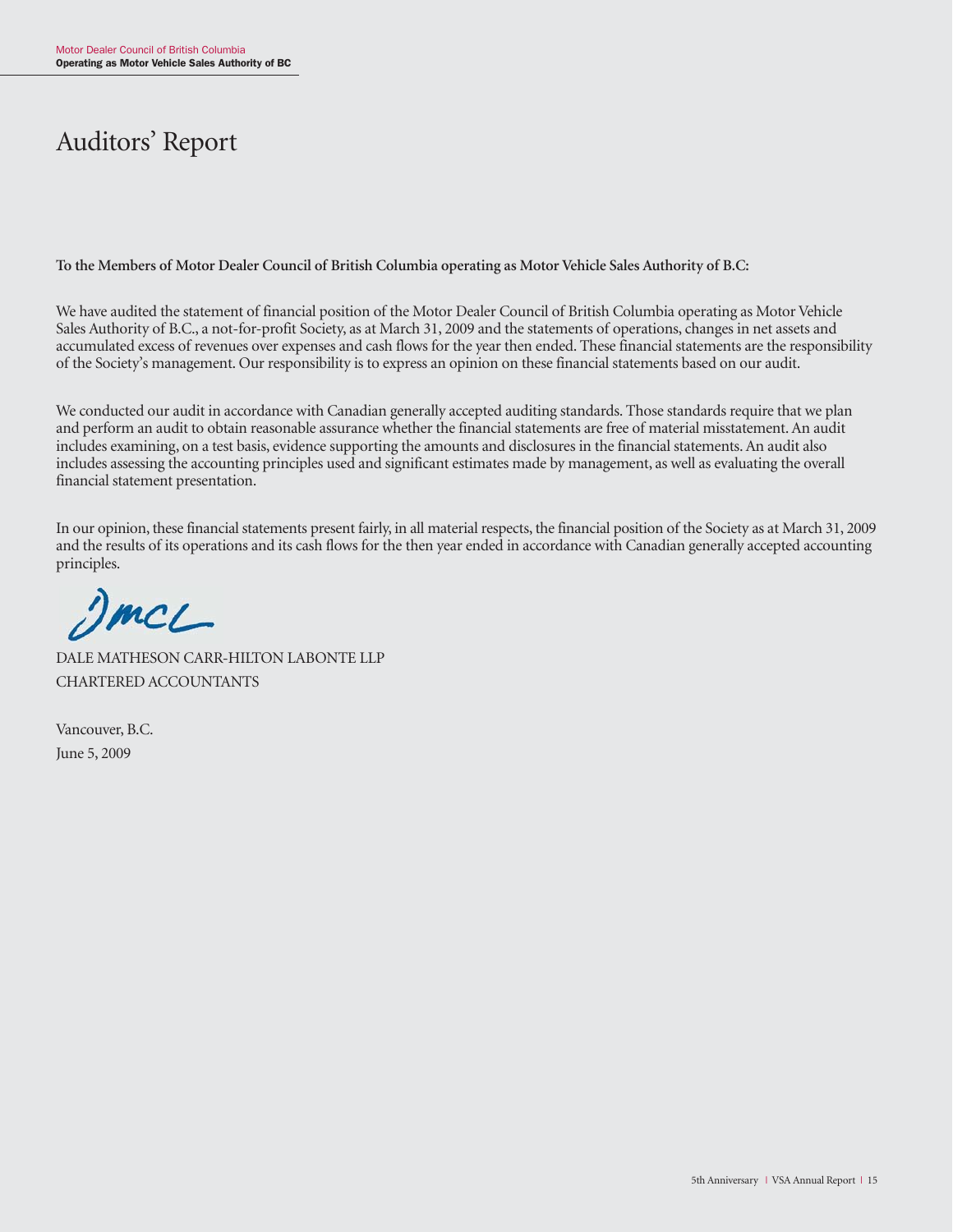# Statement of Financial Position

|                                              | March 31, 2009 | March 31, 2008 |       |           |
|----------------------------------------------|----------------|----------------|-------|-----------|
| <b>ASSETS</b>                                |                |                |       |           |
| <b>CURRENT ASSETS</b>                        |                |                |       |           |
| Cash                                         | \$             | 2,038,401      | \$    | 2,076,274 |
| Receivables                                  |                | 46,926         |       | 34,985    |
| Prepaid expenses and deposits                |                | 81,872         |       | 64,220    |
|                                              |                | 2,167,199      |       | 2,175,479 |
| PROPERTY AND EQUIPMENT (Note 3)              |                | 520,234        |       | 413,369   |
|                                              | \$             | 2,687,433      | $\$\$ | 2,588,848 |
| <b>LIABILITES</b>                            |                |                |       |           |
| <b>CURRENT LIABILITIES</b>                   |                |                |       |           |
| Accounts payable and accrued liabilities     | $\frac{1}{2}$  | 158,856        | $\$\$ | 213,540   |
| Unearned revenue                             |                | 1,475,195      |       | 1,464,235 |
|                                              |                | 1,634,051      |       | 1,677,775 |
| <b>NET ASSETS</b>                            |                |                |       |           |
| INVESTED IN PROPERTY AND EQUIPMENT           |                | 520,234        |       | 413,369   |
| RESERVED FOR FUTURE TRAINING COSTS           |                | 5,879          |       | 35,879    |
| RESERVED FOR CONSUMER AWARENESS              |                | 259,187        |       | 241,611   |
| ACCUMULATED EXCESS OF REVENUES OVER EXPENSES |                | 268,082        |       | 220,214   |
|                                              |                | 1,053,382      |       | 911,073   |
|                                              | \$             | 2,687,433      | $\$\$ | 2,588,848 |

**COMMITMENTS** (Note 6)

APPROVED ON BEHALF OF THE BOARD:

Wattwait

Director Director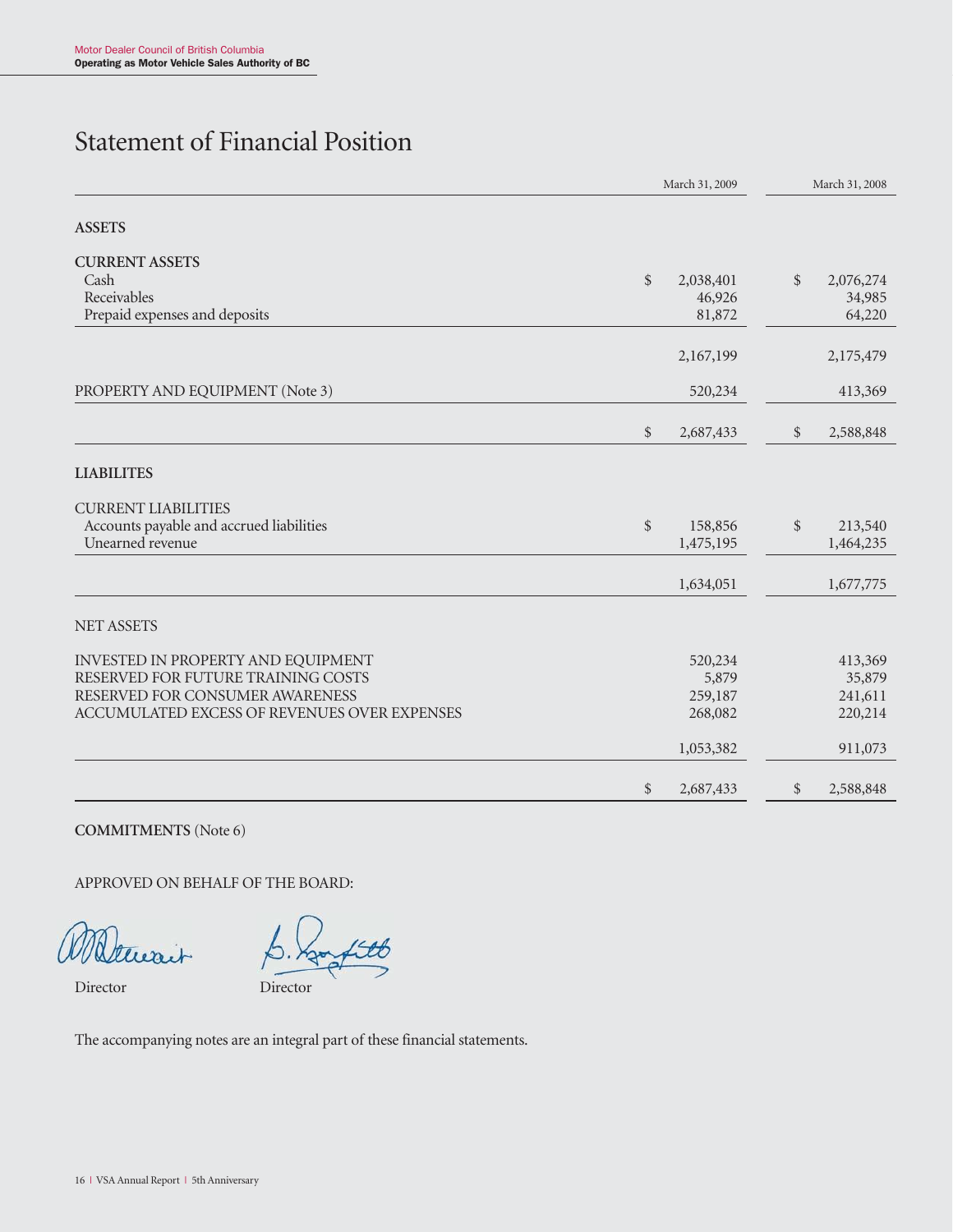# Statement of Operations

|                                               | Year ended<br>March 31, 2009 | Year ended<br>March 31, 2008 |  |
|-----------------------------------------------|------------------------------|------------------------------|--|
| <b>REVENUES</b>                               |                              |                              |  |
| Licensing fees                                | \$<br>3,550,046              | \$<br>3,927,067              |  |
| Registrar's hearings                          | 7,896                        | 9,451                        |  |
| Administration fees, training and other       | 572,194                      | 665,215                      |  |
| Sales compliance                              |                              | 46,000                       |  |
| Interest                                      | 59,157                       | 74,744                       |  |
|                                               | 4,189,293                    | 4,722,477                    |  |
|                                               |                              |                              |  |
| <b>EXPENSES</b><br>Advertising and promotion  | 88,313                       | 92,800                       |  |
| Amortization                                  | 355,068                      | 316,202                      |  |
| Automobile                                    | 118,202                      | 102,386                      |  |
| Compensation fund expenses                    | 597,442                      | 114,919                      |  |
| Consulting                                    | 219,488                      | 210,350                      |  |
| Governance                                    | 117,257                      | 100,542                      |  |
| Office and general                            | 403,259                      | 348,976                      |  |
| Professional fees                             | 104,277                      | 123,460                      |  |
| Project development                           | 52,150                       | 878                          |  |
| Registrar's hearings                          | 17,502                       | 20,862                       |  |
| Rent and parking                              | 221,206                      | 204,267                      |  |
| Travel and meals                              | 168,622                      | 118,004                      |  |
| Wages and benefits                            | 2,169,216                    | 2,119,944                    |  |
|                                               | 4,632,002                    | 3,873,590                    |  |
| Compensation fund recoveries                  | (597, 442)                   | (114,919)                    |  |
|                                               | 4,034,560                    | 3,758,671                    |  |
| EXCESS OF REVENUES OVER EXPENSES FOR THE YEAR | \$<br>154,733                | \$<br>963,806                |  |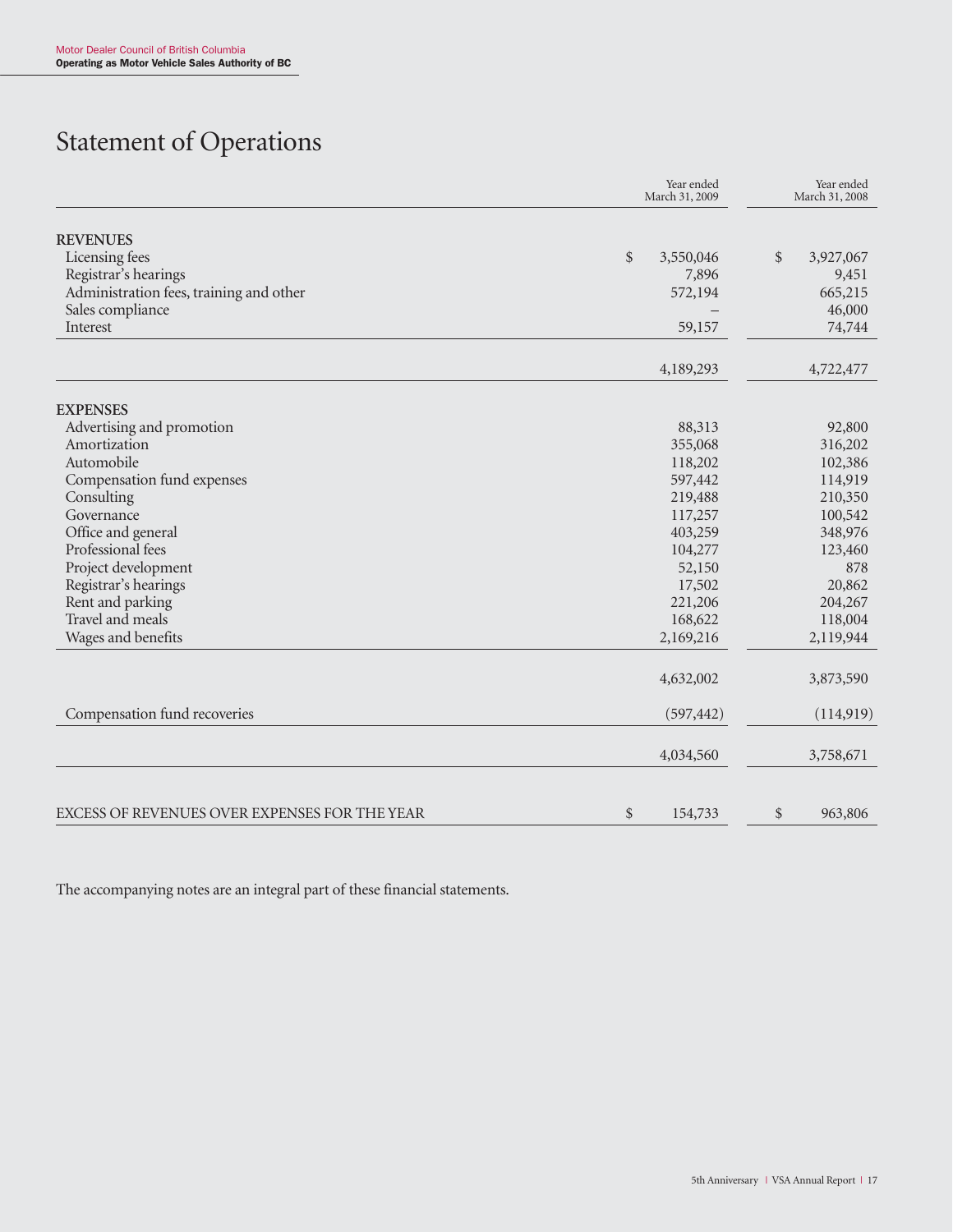# Statement of Changes in Net Assets and Accumulated Excess of Revenues Over Expenses

Year ended March 31, 2009

|                                                                     | Accumulated excess<br>of revenues<br>over expenses | Invested in property<br>and equipment |              | Designated<br>reserves |              | Net excess<br>of liabilities<br>over assets |
|---------------------------------------------------------------------|----------------------------------------------------|---------------------------------------|--------------|------------------------|--------------|---------------------------------------------|
| BALANCE, March 31, 2007                                             | \$<br>(735, 021)                                   | \$<br>504,798                         | \$           | 121,304                | \$           | (108,919)                                   |
| <b>INVESTMENT IN PROPERTY</b><br>AND EQUIPMENT, net of amortization | 91,429                                             | (91, 429)                             |              |                        |              |                                             |
| <b>USED FOR TRAINING COSTS</b>                                      |                                                    |                                       |              | (35,000)               |              | (35,000)                                    |
| RESERVE FOR FUTURE CONSUMER<br><b>AWARENESS</b>                     | (100,000)                                          |                                       |              | 191,186                |              | 91,186                                      |
| <b>EXCESS OF REVENUES OVER</b><br><b>EXPENSES FOR THE YEAR</b>      | 963,806                                            |                                       |              |                        |              | 963,806                                     |
| BALANCE, March 31, 2008                                             | 220,214                                            | 413,369                               |              | 277,490                |              | 911,073                                     |
| <b>INVESTMENT IN PROPERTY</b><br>AND EQUIPMENT, net of amortization | (106, 865)                                         | 106,865                               |              |                        |              |                                             |
| <b>USED FOR TRAINING COSTS</b>                                      |                                                    |                                       |              | (30,000)               |              | (30,000)                                    |
| <b>USED FOR CONSUMER AWARENESS</b>                                  |                                                    |                                       |              | (61, 945)              |              | (61, 945)                                   |
| RESERVE FOR CONSUMER AWARENESS                                      |                                                    |                                       |              | 79,521                 |              | 79,521                                      |
| <b>EXCESS OF REVENUES OVER EXPENSES</b><br><b>FOR THE YEAR</b>      | 154,733                                            |                                       |              |                        |              | 154,733                                     |
| BALANCE, March 31, 2009                                             | \$<br>268,082                                      | \$<br>520,234                         | $\mathbb{S}$ | 265,066                | $\mathbb{S}$ | 1,053,382                                   |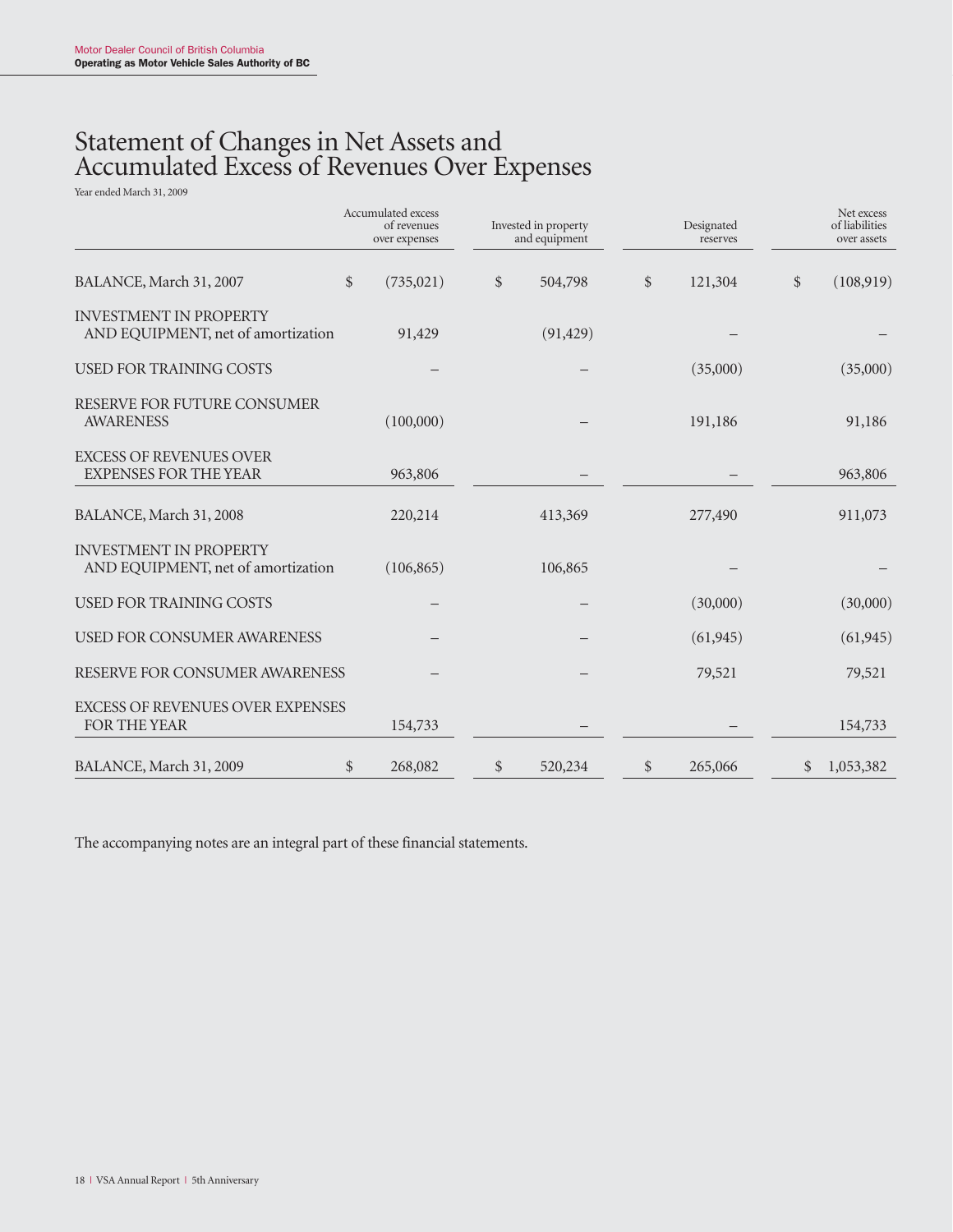# Statement of Cash Flows

|                                                                                                    |        | Year ended<br>March 31, 2009 |               | Year ended<br>March 31, 2008 |
|----------------------------------------------------------------------------------------------------|--------|------------------------------|---------------|------------------------------|
| OPERATING ACTIVITIES<br>Excess of revenues over expenses for the year<br>Items not affecting cash: | $\$\,$ | 154,733                      | $\mathcal{S}$ | 963,806                      |
| Amortization                                                                                       |        | 355,068                      |               | 316,202                      |
| Changes in non-cash working capital:                                                               |        | 509,801                      |               | 1,280,008                    |
| Receivables                                                                                        |        | (11, 941)                    |               | 9,386                        |
| Prepaid expenses                                                                                   |        | (17,652)                     |               | (24, 431)                    |
| Accounts payable and accrued liabilities                                                           |        | (54, 684)                    |               | (26,032)                     |
| Unearned revenue                                                                                   |        | 10,960                       |               | (209,703)                    |
| NET CASH FLOWS FROM OPERATING ACTIVITIES                                                           |        | 436,484                      |               | 1,029,228                    |
| <b>INVESTING ACTIVITIES</b>                                                                        |        |                              |               |                              |
| Purchase of property and equipment                                                                 |        | (461, 933)                   |               | (227,300)                    |
| NET CASH FLOWS USED IN INVESTING ACTIVITIES                                                        |        | (461, 933)                   |               | (227,300)                    |
| <b>FINANCING ACTIVITIES</b><br>Cash reserved (used) for training and development costs             |        | (12, 424)                    |               | 56,186                       |
| NET CASH FLOWS FROM (USED IN) FINANCING ACTIVITIES                                                 |        | (12, 424)                    |               | 56,186                       |
| NET (DECREASE) INCREASE IN CASH                                                                    |        | (37, 873)                    |               | 858,114                      |
| CASH, beginning of year                                                                            |        | 2,076,274                    |               | 1,218,160                    |
| CASH, end of year                                                                                  | \$     | 2,038,401                    | \$            | 2,076,274                    |
| Supplementary Cash Flow Information:                                                               |        |                              |               |                              |
| Cash paid for interest                                                                             | \$     |                              | \$            |                              |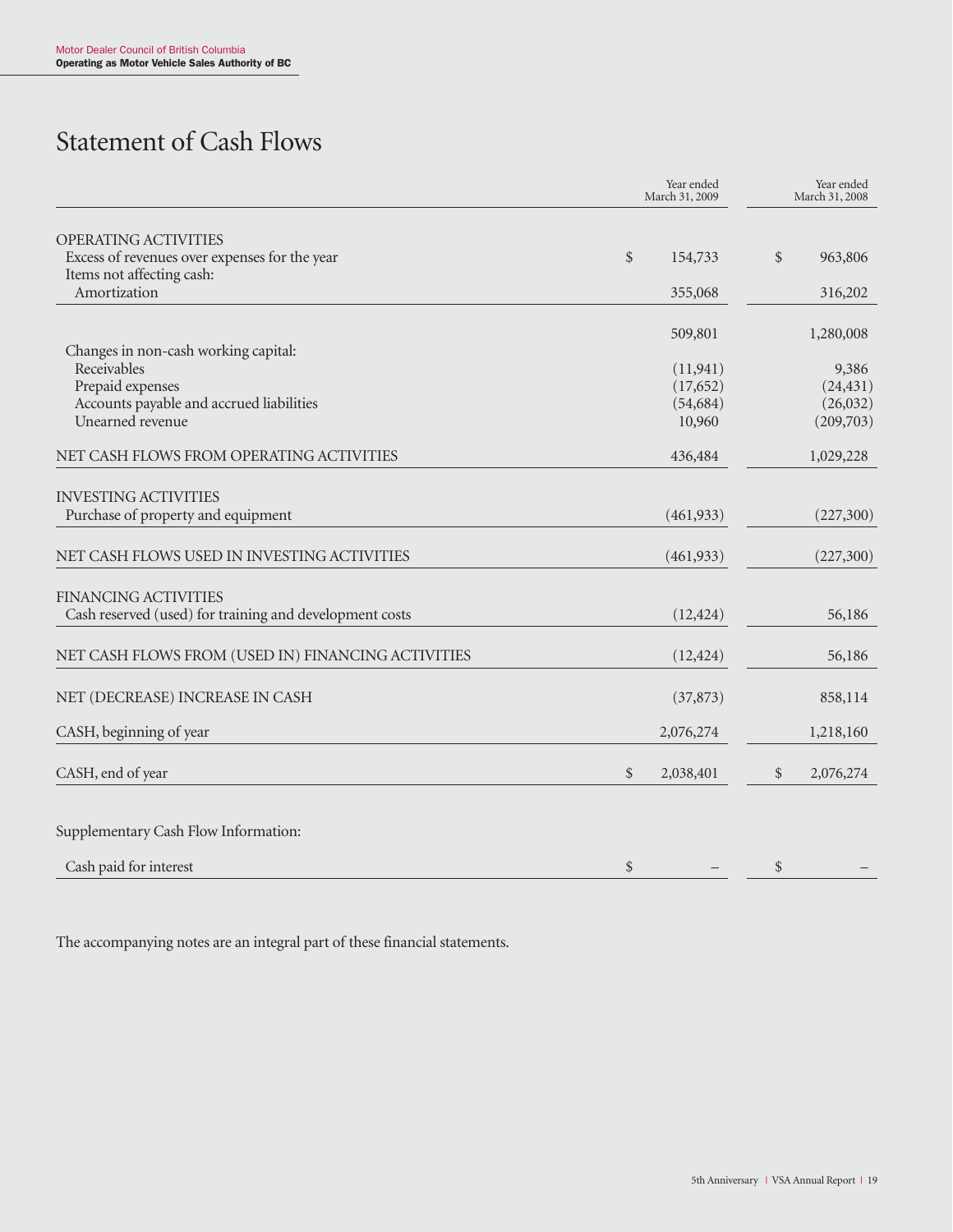# Notes to the Financial Statements

#### NOTE 1 – PURPOSE OF THE SOCIETY

The Motor Dealer Council of British Columbia ("the Society") was incorporated under the Society Act of British Columbia on July 31, 2003 as a not-for-profit society. The Society was created to exercise the authorities delegated to it by the provincial government of British Columbia for the administration and enforcement of the Motor Dealer Act and related regulations.

On April 1, 2004 the Government of British Columbia granted to the Society the authority to administer and enforce the Motor Dealer Act. The President of the Society is the Registrar of Motor Dealers. On March 30, 2007, subject to amendment to the Motor Dealer Act, the Society has become known as the Motor Vehicle Sales Authority of B.C. (VSA), better reflecting both the public and industry service roles of the independent regulatory agency.

The Society's mission statement is to promote excellence and foster public confidence by raising industry standards, providing education, ensuring compliance and leading innovation.

#### NOTE 2 – SUMMARY OF SIGNIFICANT ACCOUNTING POLICIES

These financial statements have been prepared on the basis of Canadian generally accepted accounting principles for not- for- profit organizations.

To ensure observance of limitations and restrictions placed on the use of resources available to the Society such resources are classified for accounting and reporting purposes into funds according to activities or objectives specified.

#### **Financial Instruments**

The Canadian Institute of Chartered Accountants (CICA) has issued the following new accounting standards which are applicable to the Society: CICA Handbook Section 3862 Financial Instruments – Disclosures and Section 3863 Financial Instruments – Presentation. These new standards replace accounting standard 3861 Financial Instruments – Disclosure and Presentation and are effective for annual and interim periods beginning on or after October 1, 2007. Presentation requirements have not changed. The new accounting standards are optional for most not-for-profit organizations and private enterprises. The Society has chosen to continue to apply the CICA Handbook Section 3861, Financial Instruments –Disclosure and recognition rather than adopting Sections 3862 and 3863.

Effective April 1, 2007, the Society adopted the CICA Handbook Section 3855, Financial Instruments – Recognition and Measurement, and Section 3861, Financial Instruments – Disclosure and Presentation. The standards require that all financial instruments, which include financial assets and liabilities, be recorded initially at fair value. Subsequent measurement and the recognition of gains and losses are determined based on the classification of the respective financial asset or liability. Fair values are determined directly by reference to published price quotations in an active market. Under Section 3855, financial assets and liabilities are classified into one of five categories: held-for-trading financial assets, available-for-sale financial assets, held-to-maturity investments, loans and receivables, and other financial liabilities.

In accordance with these new standards, the Society's financial assets and financial liabilities are classified and measured as follow

| Asset/Liability  | Category              | Measurement       |
|------------------|-----------------------|-------------------|
| Cash             | Held-for-trading      | Fair market value |
| Receivables      | Loans and receivables | Amortized cost    |
| Accounts payable | Other liabilities     | Amortized cost    |

In determining fair values, adjustments have not been made for transaction costs as they are not considered to be significant. The changes in the difference between the fair value and carrying value of investments at the beginning and end of each year are reflected in the statement of operations. Transaction costs are expensed when incurred.

#### **Use of Estimates**

The preparation of financial statements in conformity with Canadian generally accepted accounting principles requires management to make estimates and assumptions that affect the reported amounts of assets and liabilities and disclosure of contingent assets and liabilities at the date of the financial statements and the reported amounts of revenue and expenses during the period. Actual results could differ from those estimates. Significant areas that require management estimates relate to the provisions for amortization of property and equipment, recoverable value of property and equipment, fair value measurements of financial instruments, impairment of long-lived assets and deferred revenues.

#### **Revenue Recognition**

#### *Licensing Fees*

The Society records annual licensing fees from dealerships and sales representatives rateably over the period of licensing, which varies from twelve to twenty-four months.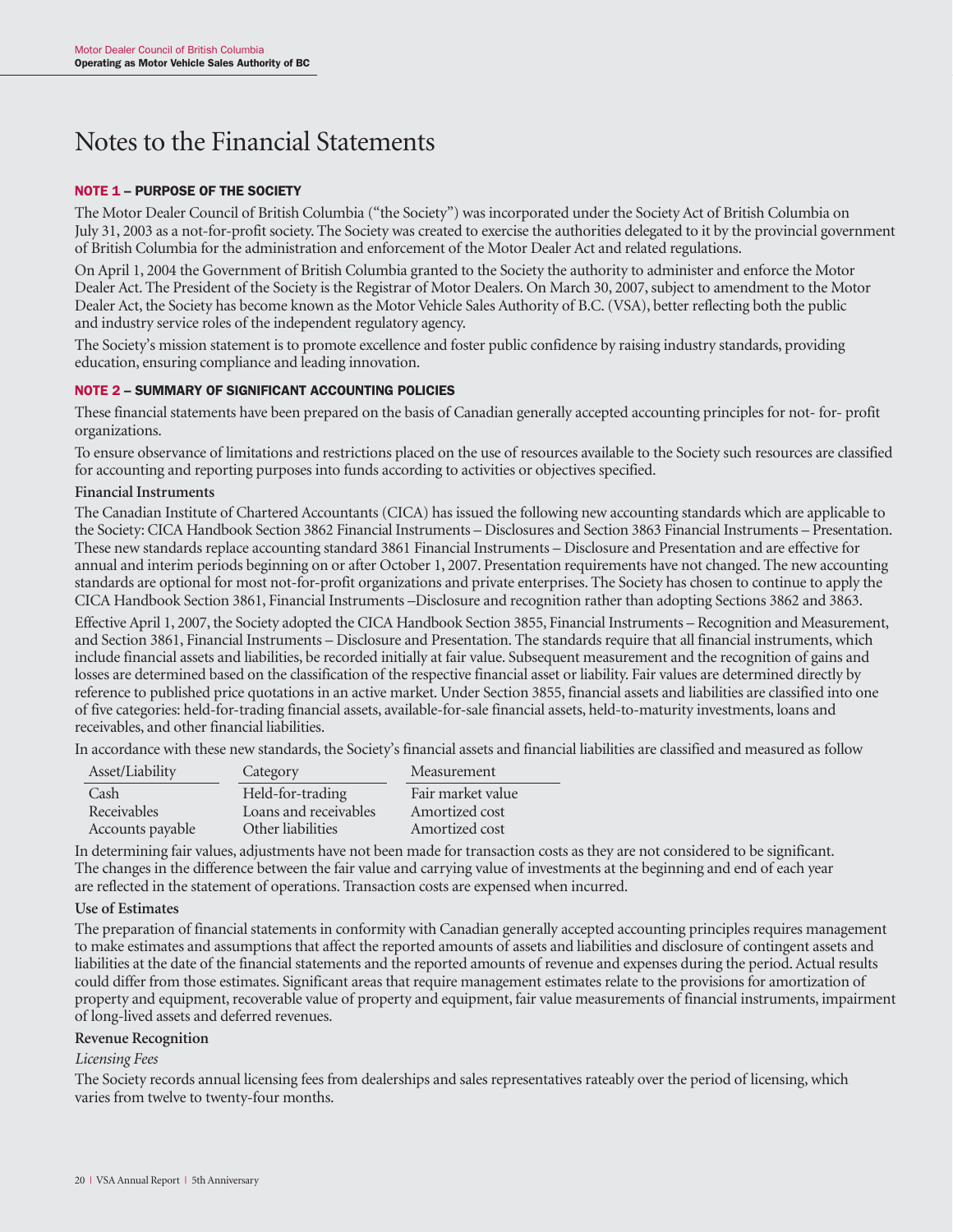#### *Training Course Fees*

The Society records course fees in the period the service is provided.

#### *Compensation Fund and Sales Compliance*

Recoveries from the Compensation fund are not recorded as revenues as the costs incurred by the Society are fully reimbursed by a third party. Recoveries from the Sales Compliance Fund are recorded as revenue as there is no certainty of recovery. Such revenues are recognized upon receipt.

#### *Registrar's Hearings*

Revenues from registrar's hearings are recognized upon receipt.

#### *Administration and Other Fees*

Revenues from administration and other fees are recognized in the period the services are provided and collection is reasonably assured.

#### **Non-Monetary Transactions**

All non-monetary transactions are measured at the fair value of the asset surrendered or the asset received, whichever is more reliable, unless the transaction lacks commercial substance. The commercial substance requirement is met when the future cash flows are expected to change significantly as a result of the transaction.

#### **Property and Equipment**

Property and equipment are recorded at cost. Amortization is provided over the estimated useful lives of the assets as follows:

| Computer equipment      | straight-line over 3 years |
|-------------------------|----------------------------|
| Computer software       | straight-line over 2 years |
| Furniture and equipment | straight-line over 5 years |
| Leasehold improvements  | straight-line over 5 years |
| Oasis software          | straight-line over 3 years |

The carrying value of all categories of property and equipment are reviewed for impairment whenever events or changes in circumstances indicate the recoverable value may be less than the carrying amount. Recoverable value determinations are based on estimates of undiscounted and discounted future net cash flows expected to be recovered from specific assets or groups of assets through use or future disposition. Impairment charges are recorded in the reporting period in which determination of impairment is made by management.

#### **Related Party Transactions**

All monetary transactions occurring with related parties in the normal course of operations are measured at the exchange value which is determined by management to approximate fair value. Non-monetary transactions in the normal course of operations that have commercial substance and do not involve the exchange of property or product held for sale are also measured at the exchange value. The commercial substance requirement is met when the future cash flows associated with the transfer of property are expected to change significantly as a result of the transaction. All other related party transactions are valued at the carrying value.

#### **Comparative Figures**

Certain of the comparative figures have been restated to conform to the current year's presentation.

#### NOTE 3 – PROPERTY AND EQUIPMENT

|                         |   | 2009        |    |                             |    |                   |                 |               | 2008                        |               |                   |
|-------------------------|---|-------------|----|-----------------------------|----|-------------------|-----------------|---------------|-----------------------------|---------------|-------------------|
|                         |   | Cost        |    | Accumulated<br>Amortization |    | Net Book<br>Value | Cost            |               | Accumulated<br>Amortization |               | Net Book<br>Value |
| Computer equipment      | S | 189,397     | \$ | 166,411                     | \$ | 22,986            | \$<br>171,464   | <b>S</b>      | 150,458                     | $\mathcal{S}$ | 21,006            |
| Computer software       |   | 138,242     |    | 62,307                      |    | 75,935            | 41,751          |               | 37,302                      |               | 4,449             |
| Furniture and equipment |   | 185,930     |    | 142,299                     |    | 43,631            | 179,813         |               | 102,680                     |               | 77,133            |
| Leasehold improvements  |   | 311,525     |    | 26,339                      |    | 285,186           | 236,741         |               | 190,927                     |               | 45,814            |
| Oasis software          |   | 662,495     |    | 569,999                     |    | 92,496            | 632,628         |               | 367,661                     |               | 264,967           |
|                         |   | \$1,487,589 | \$ | 967,355                     |    | 520,234           | \$<br>1,262,397 | <sup>\$</sup> | 849,028                     | \$            | 413,369           |

The Society has developed a customized web based software program for the management of licensing, compliance, and the compensation fund within one system. The Society amortizes the software and substantive upgrades over an estimated useful life of 3 years.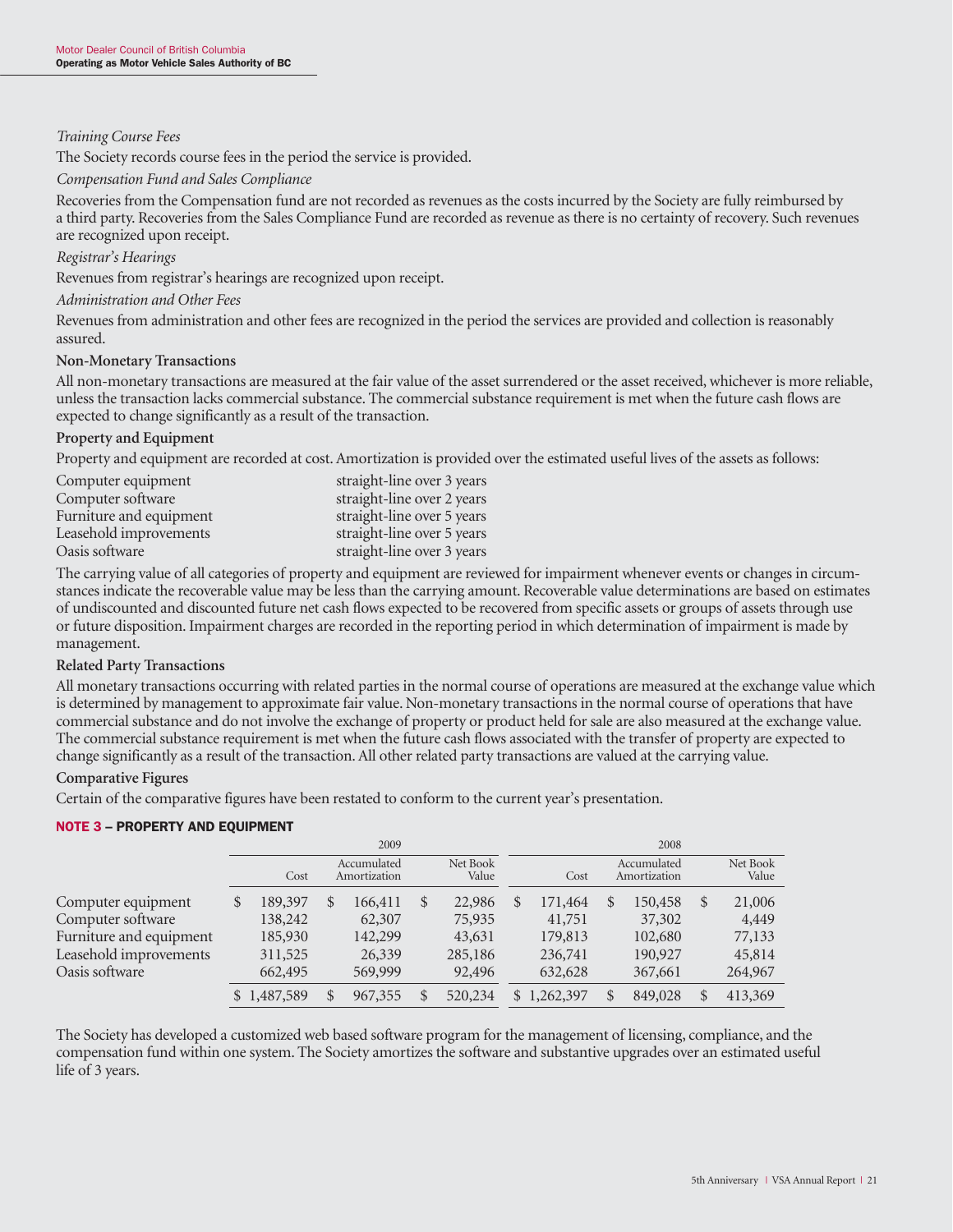#### NOTE 4 – FINANCIAL INSTRUMENTS

*Fair Value*

The fair value of the Society's current assets and current liabilities consisting of cash, receivables, and accounts payable are estimated to approximate their carrying values due to the immediate or short-term maturity.

*Currency, Credit, and Interest Rate Risk*

The Society is currently not exposed to significant foreign currency risk.

The Society has counterparty risk exposure for cash on deposit. Risk is mitigated by management policy to hold funds on deposit only with large established financial institutions.

The Society is subject to limited interest rate risk for fluctuations in interest rates on deposit funds.

#### NOTE 5 – RELATED PARTY TRANSACTIONS

During the year ended March 31, 2009, the Society incurred \$89,825 (2008 - \$76,952) in governance costs paid to directors for board fees and expenses.

During the year ended March 31, 2009, the Society incurred \$228,024 (2008 - \$220,754) to the President of the Society for wages and benefits.

These transactions were in the normal course of operations and were measured at their exchange amount, which is the amount of consideration established and agreed to by the related parties.

#### NOTE 6 – COMMITMENTS

a)The Company has operating lease commitments for office premises (expires September 2018), and office equipment and vehicles (expires April 2010 through December 2011), requiring minimum annual payments in each of the five fiscal years as follows:

| 2010 | \$<br>204,752 |
|------|---------------|
| 2011 | 160,708       |
| 2012 | 162,853       |
| 2013 | 154,245       |
| 2014 | 154,245       |
|      | 836,803       |

The Society has entered into a ten year lease on new office premises which commenced October 1, 2008. Lease commitments for these premises for the fiscal years ended March 31, 2013 through 2018 require minimum annual payments of \$154,245 increasing to \$177,500 by the fiscal year ended March 31, 2018.

b)The Society is a party to a management services employment agreement with the President of the Society. The agreement provides for payment of \$194,514 plus benefits annually until May 31, 2013. The remuneration is reviewed annually each year by the Board of Directors.

#### NOTE 7 – INCOME TAXES

The Society is exempt from income taxes under the provisions of the Income Tax Act (Canada) as a not-for-profit organization.

#### NOTE 8 - NEW ACCOUNTING PRONOUNCEMENTS

On April 1, 2008 the Society adopted, CICA Handbook Section 1506, "Accounting Changes". This Section prescribes the criteria for changing accounting policies, together with the accounting treatment and disclosure of changes in accounting policies, changes in accounting estimates and corrections of errors. This Section is intended to enhance the relevance and reliability of an entity's financial statements and the comparability of those financial statements over time and with the financial statements of other entities. Adoption of this standard did not affect the Society's financial results.

The CICA amended Handbook Section 1400 "General Standards of Financial Statement Presentation" to include requirements for management to assess and disclose an entity's ability to continue as a going concern. This Section applies to interim and annual financial statements relating to fiscal years beginning on or after January 1, 2008. The adoption of this amendment did not have an impact on the financial statements.

#### **New Accounting Standards Not Yet Adopted**

In 2006, the CICA ratified a strategic plan that will result in the convergence of Canadian GAAP with International Financial Reporting Standards (IFRS) over a transitional period. The AcSB has developed and published a detailed implementation plan with a changeover date for fiscal years beginning on or after January 1, 2011. Currently the proposed standard does not apply to not for profit or private entities unless they constitute significant public interest enterprises.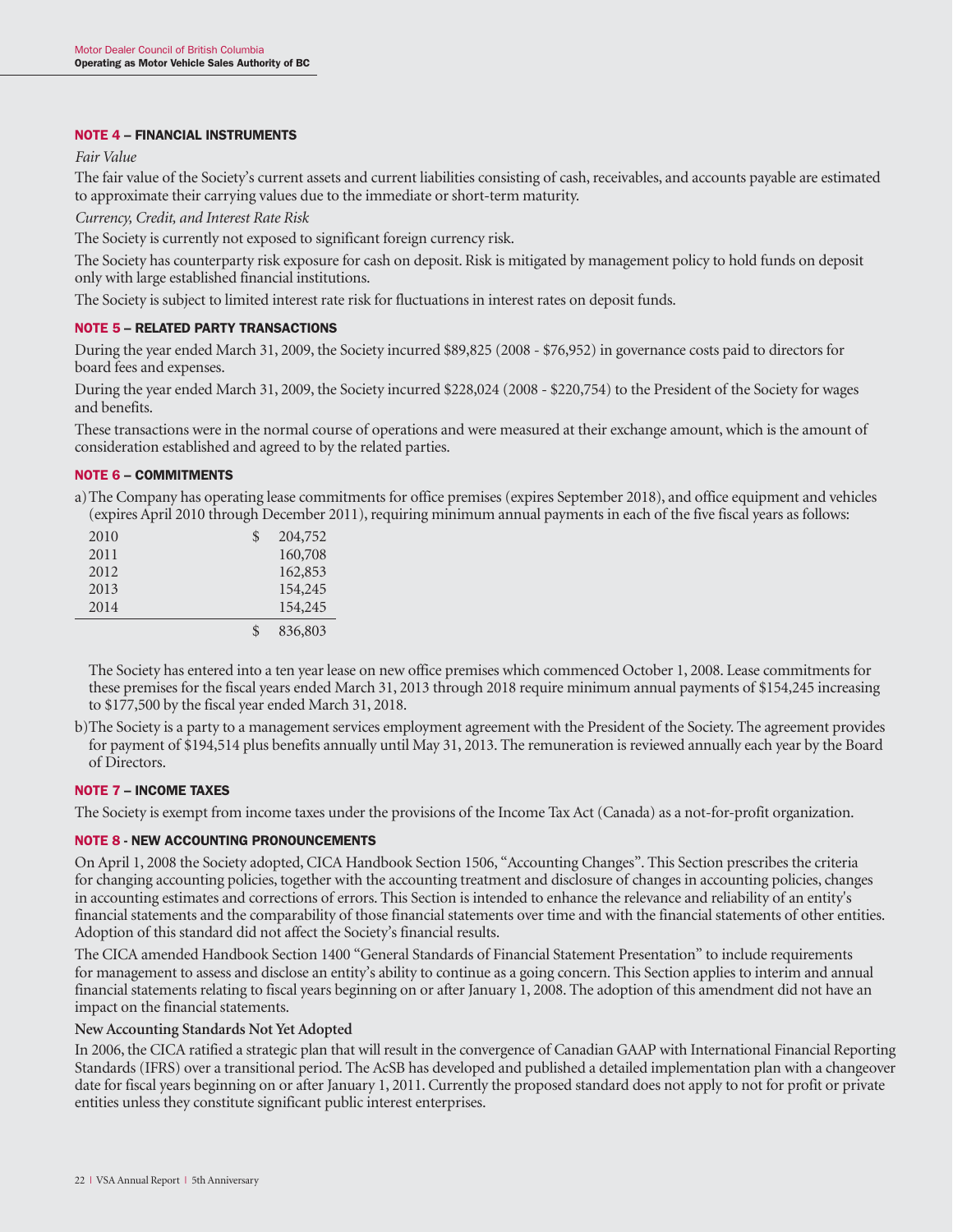# Management Team

![](_page_24_Picture_1.jpeg)

#### Ken Smith

*President and Registrar* A lawyer, mediator, educator, a past-chief executive officer of a Crown Corporation and the developer of an internationally recognized program in leadership and organizational development, Ken Smith was appointed to direct the new Motor Dealer Council of B.C. (now the VSA), prior to the start of business on April 1, 2004.

![](_page_24_Picture_4.jpeg)

#### Judy McRae

*Manager of Corporate Services and Communications* Judy McRae became part of the team that created the new independent Authority, joining in February 2004 two months prior to the official start of business. She brought to the organization years of experience working in administration, marketing and communications in both the public and private sectors, providing executive support to the President/Registrar and Board of Directors. She was promoted to her current position during 2006.

![](_page_24_Picture_7.jpeg)

#### Ian Christman

*Director of Licensing and Deputy Registrar* Ian Christman is a lawyer with an extensive background in administrative and regulatory law, complex commercial litigation and class actions, constitutional law, products liability, employment law and legal research. He also has an extensive background in the automotive industry.

![](_page_24_Picture_10.jpeg)

#### Hong Wong

*Manager of Licensing*

Following extensive professional experience as a food and beverage manager, administrator and motor vehicle sales representative, Hong Wong joined the VSA team in August of 2006 as the Senior Licensing Officer and immediately made his mark helping to eliminate extensive backlogs in the processing of licences and information requests, and implementing new standards of service efficiency. He was promoted to his current position in the latter part of 2007.

![](_page_24_Picture_14.jpeg)

#### Diana Den Duyf

*Director of Finance and Operations* 

Diana Den Duyf, who joined the organization in January 2004, assumed the formidable task of setting up the operational and financial requirements for the new Authority. She is a 20-year veteran of the newspaper industry, the last 10 of them as Regional Business Manager overseeing finance, human resources and business systems for three publications.

![](_page_24_Picture_18.jpeg)

#### Doug Longhurst

*Director of Consumer Services and Professional Development* Joining the VSA in October 2006, Doug Longhurst began as Manager of Research and Special Projects. A principal assignment has been the development of the Learning Division and its programs, which, in addition to consumer services, are now under his management. He has had 30 years of planning and management experience in university, non-profit housing, family business and public service environments.

![](_page_24_Picture_21.jpeg)

#### Denis Savidan

*Manager of Compliance and Investigations*

A Saskatchewan native and former RCMP officer with extensive experience in commercial/economic crime, fraud, stock market manipulation and bankruptcy, Denis Savidan also served eighteen years with the BC Lottery Corporation, rising to the position of Senior Manager, Lottery Investigation and Corporate Security. After a brief period of semi-retirement and consulting in the private sector, he joined the VSA as an Inspector/Investigator in 2005, assuming his current position in 2007.

![](_page_24_Picture_25.jpeg)

#### Anna Gershkovich

*Manager of Consumer Services*

A native of St. Petersburg, Russia, with a Masters Degree in linguistics, Anna Gershkovich worked as a translator/ interpreter in both St. Petersburg and Richmond, Virginia. After relocating to Canada, she acquired certification as a paralegal and additional academic credentials from the Sauder School of Business at UBC. She joined the VSA in 2007 as the Administrator of the Motor Dealer Customer Compensation Fund, and subsequently Claims Manager. She was promoted to her current position in March 2009.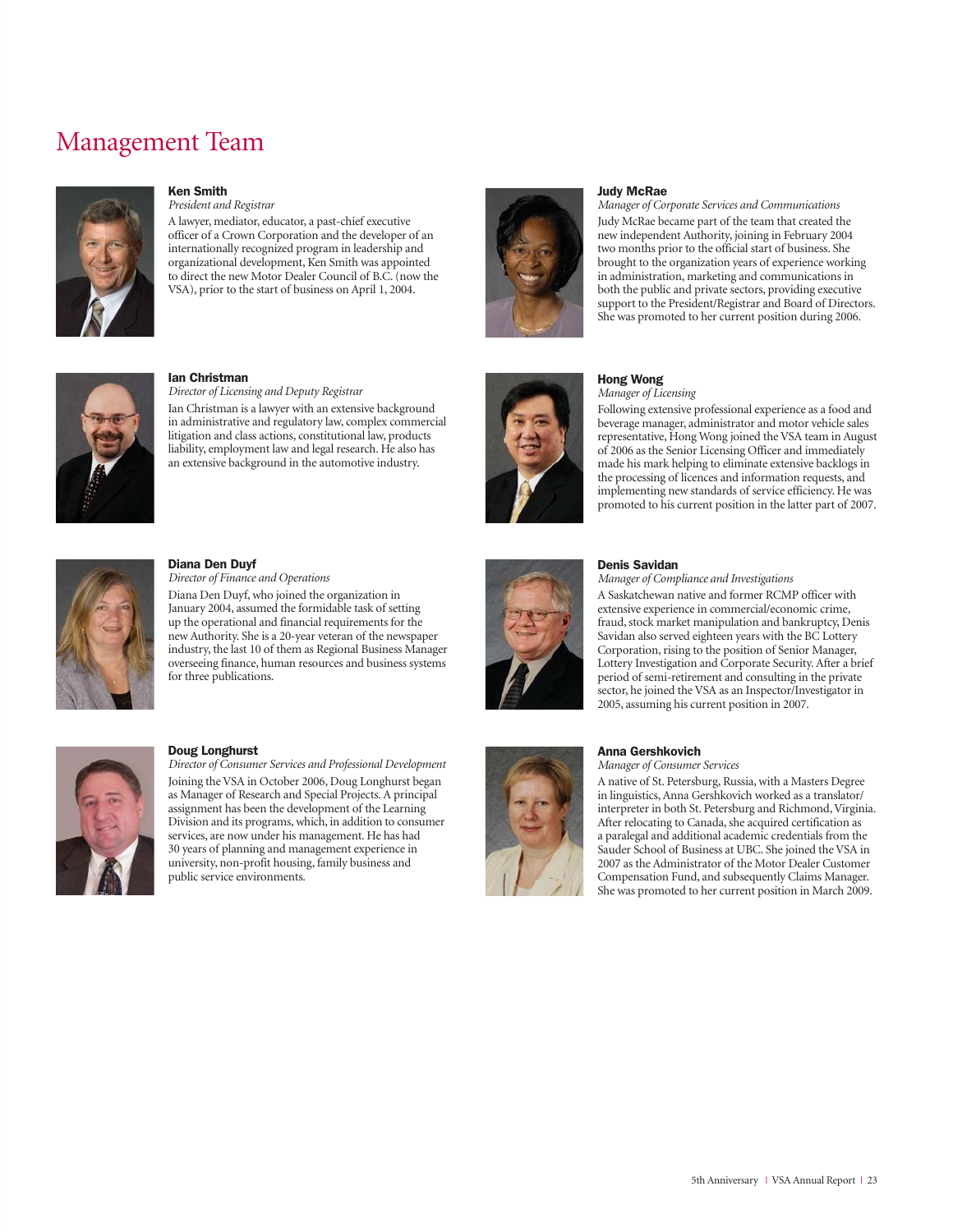# Board of Directors

As a not-for-profit organization, a Board of Directors made up of three "public-at-large" members, six representatives from the motor vehicle sales industry and two ministerial appointments, leads the VSA. The 11-member Board is selected through an extensive nomination process that involves consumer and industry associations, government and the general public. The Board is responsible for establishing strategic direction and overseeing the operations of the Authority while ensuring its financial and organizational viability. Founding members are noted with an asterisk.

#### Public at Large

Robert J. Stewart LL.D. (Hon.), Chair \* *Vancouver*

Founding chair of the Justice Institute of B.C, a former Vancouver police chief, former member of the National Parole Board and a distinguished leader in the development of public policy and community service. Bob Stewart is the current President of Variety, the Children's Charity, a passion he and his wife Barbara have shared for more than a generation.

#### Ken Bessason *Kelowna*

A strategic management consultant, following a 36 year career in the financial services industry, with a legacy of community service achievements in the arts, health and childrens' charities. He is a past Board member of the Coast Mental Health Foundation, the Stanley Theatre Renovation Project, the Whistler Health Foundation and a past-president of the Kelowna Chamber of Commerce.

#### John H. Râtel *Victoria*

Former Vice President Marketing and Public Affairs, and Director, Government Affairs for the British Columbia Automobile Association. Following his official retirement in 2002, he acted as a consultant to BCAA and helped establish the BCAA Traffic Safety Foundation.

#### Ministerial appointments

#### Shell Harvey\* *Victoria*

A former Assistant Deputy Minister of Education and Advanced Education in B.C, with background as a faculty member of colleges in Manitoba and B.C. He has served on the Board of numerous organizations including: The Commonwealth of Learning, B.C. Centre for International Education, Centre for Applied Academics and the National SchoolNet Advisory Board.

George L. Morfitt, FCA, Vice-Chair\* *Victoria* A Chartered Accountant who became Auditor-General of British Columbia following a 20- year career as a Chief Financial Officer, he has held senior executive positions in a number of organizations, including: President, B.C. Institute of Chartered Accountants; Chair, Universities Council of B.C. and Chair, UBC Board of Governors.

#### Industry representatives

#### Henning Brasso *Vancouver*

*(New Car Dealers Association of B.C.)* Among British Columbia's most notable business personalities for more than a generation, Henning Brasso and partners own Richmond Honda, the largest Honda dealer in Canada. He grew up in the car business, a grandson of Calgary's largest used car dealer during the 1950s, and went on to establish the largest and most prominent Nissan dealership in B.C., Brasso Datsun and subsequently, with partners, purchased the luxury car dealership MCL Motors. This interest was sold prior to the Richmond Honda acquisition in 1990.

![](_page_25_Picture_16.jpeg)

BOARD OF DIRECTORS (2008-2009) - (seated, from left), Shell Harvey, Bob Stewart (Chair), George Morfitt (Vice-Chair) and Henning Brasso; (standing, from left), Neil Kalawsky (Secretary-Treasurer), Gord Valente, James Carter, John Râtel, Ken Bessason, Ken Smith (President), Anne Salomon and Edd Crooks

#### James Carter *Vancouver*

*(New Car Dealers Association of B.C.)* The Vice President and CEO of the Carter Auto Group and a graduate of National Automotive Dealers Association "Dealers Academy" in the United States, his avocation is music. James Carter had earlier acquired a degree in music from the University of Victoria and sings in the Chor Leone Men's Chorus. He is also Chair of the North Shore Branch of St. John Ambulance.

#### Edd Crooks *Chilliwack*

*(Automotive Retailers Association)* Childhood experience at his father's Ontario service station, including the sale of used cars, laid the foundation for a career as a mechanic, a college automotive teacher, an auto service and leasing manager and a past owner of a respected used car dealership. Edd Crooks is a former member the Board of Directors of the Independent Auto Dealers, within the Automotive Retailers Association.

Neil Kalawsky, Secretary-Treasurer\* *Castlegar (New Car Dealers Association of B.C.)*

A past winner of a Maclean's Magazine Dealer of Excellence Award, and the operator of two dealerships, he has served on many industry boards and agencies, including a term as National Chairman of the General Motors Communications Team. Neil Kalawsky is a member of the Board of Directors of the Canadian Auto Dealers Association.

#### Anne Salomon\* *Langley*

*(Recreation Vehicle Dealers Association of B.C.)* A past president of the Recreation Vehicle Dealers Association of B.C. (RVDA), and director of national associations in the RV industry, Anne Salomon is the former co-owner of the Candan Group of Companies. A member of the RVDA's Government Affairs Committee, she has played a leading role in discussions with both government and industry in efforts to better regulate the industry.

#### Gord Valente *West Vancouver*

*(Automotive Retailers Association)* The proprietor of West Vancouver's Auto Depot Ltd., President of the Automotive Retailers Association and Chair of the ARA Licensed Motor Dealer Division, he brings to the VSA vast experience at both new and pre-owned vehicle dealerships. He has been active in numerous New Westminster community pursuits, including directorships of the Westminster Club, the New Westminster Salmonbellies Lacrosse Club and the St. John Ambulance Society.

#### New Directors effective April 1, 2009

Directors are appointed to three-year terms, but limited to a maximum of two consecutive terms. Appointments are staggered so that some change occurs each year. At the end of the year covered by this report, five directors completed their terms: Bessason, Brasso, Carter, Crooks and Râtel, the latter to become Chair of the independent Motor Dealer Customer Compensation Fund.

**The new directors appointed effective April 1, 2009 are:**

#### Public at Large

**Michael Faulkner** *White Rock, B.C*. – a senior administrator with over 35 years of public service in the fields of finance, secondary and post-secondary education.

**Graeme Roberts** *Victoria, B.C.* – a former Mayor of Nanaimo who has served in senior executive and Board of Directors positions for a succession of public and private sector entities, local, regional and national.

#### Industry

**Manse Binkley**, CA *Kelowna, B.C.* – a past president of the Manitoba Motor Dealers Association and Chairman of the New Car Dealers Association of British Columbia, and the proprietor of Harmony Honda and Harmony Acura.

**Fahim Gadallah** *Richmond, B.C.* – born in Cairo, Egypt, immigrated with his family to Canada as a child in 1967. A member of the Board of Directors of the Canadian Auto Dealers Association, a pastpresident of the Richmond Auto Mall Association and a former Board member of the New Car Dealers Association of B.C. he and his wife Barb own Dennison Chevrolet and Happy Honda.

**Al Cameron** *Parksville, B.C.* – a Director of the Independent Auto Dealer's Division of the Automotive Retailers Association. A Nova Scotia native with a family background in the auto industry who relocated to British Columbia in 1995. He and his wife Bea founded Bluenose Motor Co., in Parksville, in 2003.